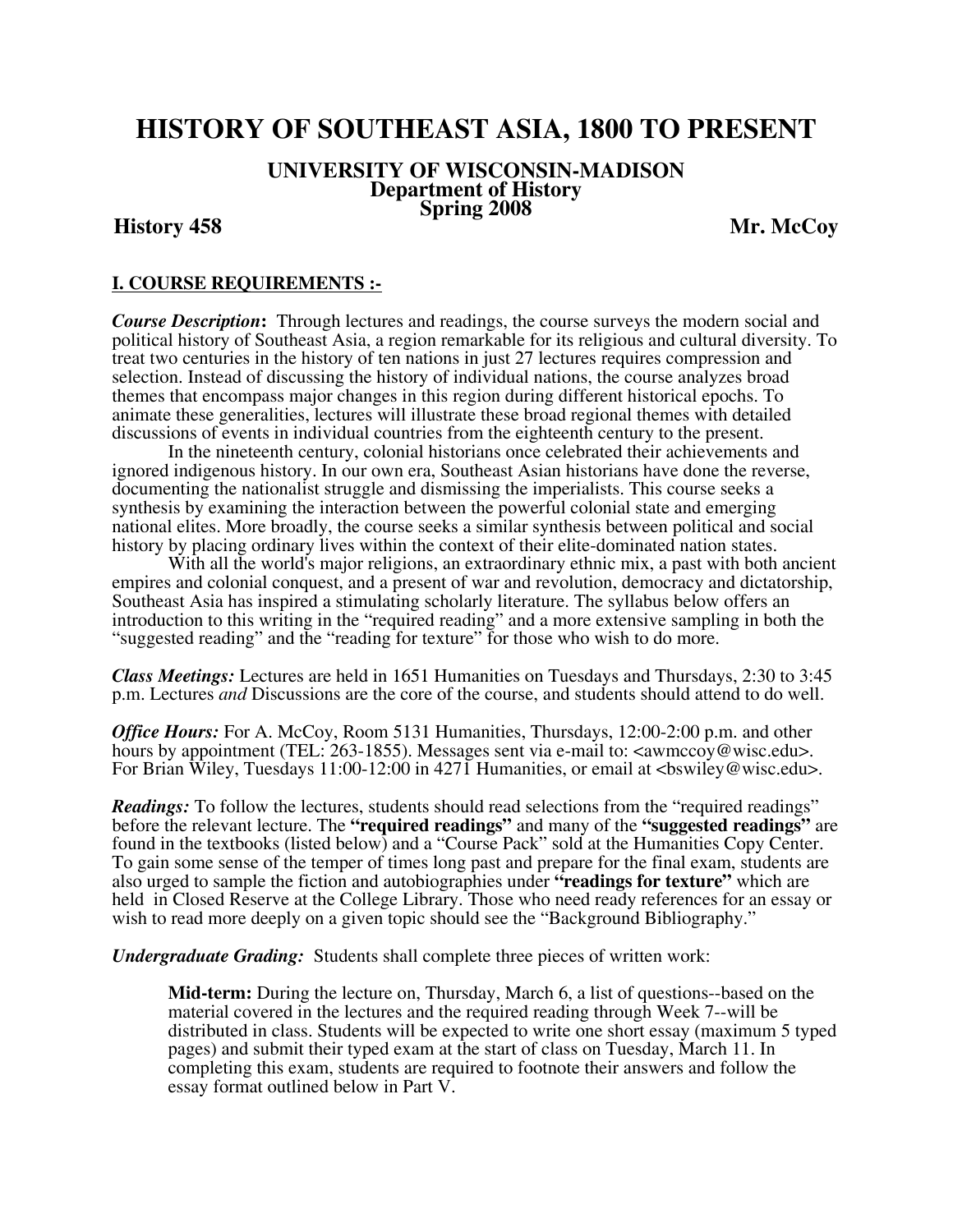**Discussion Sections:** Students are expected to attend discussion sections which will review materials from previous week of lectures and readings.

**Essay:** At the start of lecture on Tuesday, April 15, students will submit a one-page outline for their major essays with a one-paragraph abstract of the argument, an outline of the paper's main points, and a preliminary bibliography. Students who have questions are urged to come to office hours to discuss these outlines with the instructor. At the start of lecture on Thursday, April 24, students shall submit a 2,500 word research essay (about 8 to 10 pages) with footnotes and bibliography. A list of topics is appended below in Part IV, and the format for the essays is detailed in Part VI below.

**Final Exam:** Students shall take a two-hour final examination at 7:45 a.m. Monday, May 12, at a place to be announced. Students will be required to answer three questions— $(1)$  one on a broad theme from the lectures,  $(2)$  a multi-part question requiring summaries of the arguments from some of the "Required Readings" listed below, and (3.) a reflection on how literature illuminates history based on any three of the "Texture Readings."

**Final Grade:** Mark in the course shall be computed as follows:

| --mid-term exam:    | $20\%$ |
|---------------------|--------|
| --research essay:   | 40%    |
| --final exam:       | $20\%$ |
| --discussion grade: | $20\%$ |

*Graduate Grading:* Graduate students shall submit a 5,000 word research essay with notes and annotated bibliography examining the interface between theory and empirical evidence for a major theme in the course. The instructor must approve paper topics in advance.

# *Text Books (Sold at University Bookstore):*

Anderson, Benedict, **Imagined Communities** (New York, 2007). Reid, Anthony, **Southeast Asia in the Age of Commerce, 1450-1680: Volume Two: Expansion and Crisis** (New Haven, 1993). Steinberg, David, ed., **In Search of Southeast Asia** (Honolulu, 1985). Tarling, Nicholas, ed., **The Cambridge History of Southeast Asia: Volume Two**  (Cambridge, 1999).

# *Reference Volumes:*

Hall, D.G.E., **A History of Modern Southeast Asia** (London, 1981). Reid, A.J.S., **Southeast Asia in the Age of Commerce 1450-1680, Volume One: The Lands Below the Winds** (New Haven, 1988)**.** 

# **II. REQUIRED READINGS: [N.B.: Readings in the Course Pack\*]:-**

# **WEEK 1 (January 22): UNDER MT. MERU--THE TRADITIONAL STATE**

*Required Reading:*

Benda, Harry, "The Structure of Southeast Asian History: Some Preliminary Observations," **Continuity and Change in Southeast Asia: Collected Journal Articles of Harry J. Benda** (New Haven, 1972), pp. 121-53.\*

- Heine-Geldern, Robert , "Conceptions of State and Kingship in Southeast Asia," **Far Eastern Quarterly** 2:1 (1942) , pp. 15-30.\*
- Lieberman, Victor, **Strange Parallels: Southeast Asia in Global Context, c. 800-1830. Vol. 1** (Cambridge, 2003), pp. 1-66.\*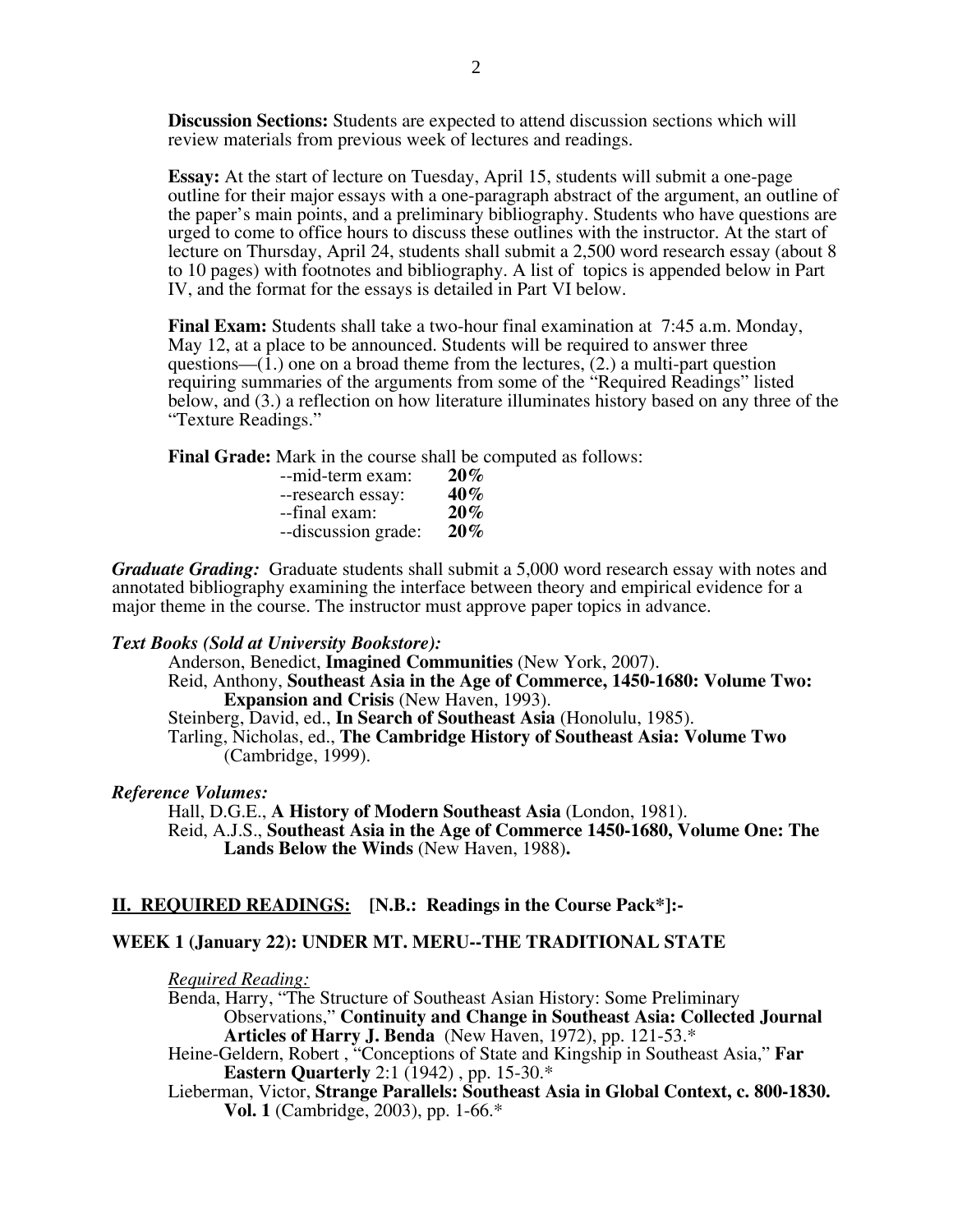Reid, A.J.S., **Southeast Asia in the Age of Commerce 1450-1680, Volume One: The Lands Below the Winds** (New Haven, CT, 1988), pp. 1-10, 120-72.\*

Steinberg, David J., ed., **In Search of Southeast Asia** (Honolulu, 1987), pp. 1-6, 9-48, 60-90.

*Suggested Reading:* 

Anderson, Benedict, "The Idea of Power in Javanese Culture," in, Claire Holt, ed., **Culture and Politics in Indonesia** (Ithaca, NY, 1972), pp. 1-70.

Anderson, Benedict, "Introduction," **The Spectre of Comparisons: Nationalism, Southeast Asia and the World** (London, 1998), pp. 1-26.

#### **WEEK 2 (January 29): EUROPEAN EMPIRES**

*Required Reading:*

- Andaya, Leonard Y, "Interactions with the Outside World and Adaptation in Southeast Asian Society, 1500-1800," in, Nicholas Tarling, ed., **The Cambridge History of Southeast Asia: Volume One** (Cambridge, 1992), pp. 345-95.\*
- Phelan, John Leddy, **The Hispanization of the Philippines** (Madison, 1967), pp. 3-28, 41-71.\*

Reid, Anthony, **Southeast Asia in the Age of Commerce, 1450-1680: Volume Two: Expansion and Crisis** (New Haven, 1993), pp. 1-61.

Steinberg, David J., ed., **In Search of Southeast Asia** (Honolulu, 1987), pp. 49-59, 91- 95.

*Suggested Reading:* 

Braudel, Fernand, **The Perspective of the World: Civilization and Captialism--15th-18th Century, Volume 3** (New York, 1984), pp. 386-87, 484-535.

Cushner, Nicholas P., **Spain in the Philippines** (Quezon City , 1971), pp. 127-52. Ricklefs, M.C., **A History of Modern Indonesia Since c. 1300** (Stanford, 1993), pp. 22- 31, 61-80.

#### **WEEK 3 (February 5): ISLANDS IN THE EARLY MODERN AGE**

*Required Reading:*

Andaya, Barbara Watson, "Political Development between the Sixteenth and Eighteenth Centuries," in, Nicholas Tarling, ed., **The Cambridge History of Southeast Asia: Volume One** (Cambridge, 1992), pp. 403-54.\*

Phelan, James L., **The Hispanization of the Philippines** (Madison, WI, 1959), pp. 105- 35.\*

Reid, A.J.S., "Economic and Social Change, c. 1400-1800," in, Nicholas Tarling, ed., **The Cambridge History of Southeast Asia: Volume One** (Cambridge, 1992), pp. 460-504.

Reid, Anthony, **Southeast Asia in the Age of Commerce, 1450-1680: Volume Two: Expansion and Crisis** (New Haven, 1993), pp. 62-131.

Steinberg, David J., ed., **In Search of Southeast Asia** (Honolulu, 1987), pp. 139-170.

*Reading for Texture:* 

Baum, Vicki, **Tale of Bali,** Basil Creighton, trans. (New York, 1938),pp. 395-417. Conrad, Joseph, **Lord Jim** (London, 1900), chapters 21-45.

*Suggested Reading:* 

Carey, Peter, "Waiting for the 'Just King': The Agrarian World of South-Central Java from Giyanti (1755) to the Java War (1825-30), **Modern Asian Studies** 20, no. 1 (1986), pp. 59-137.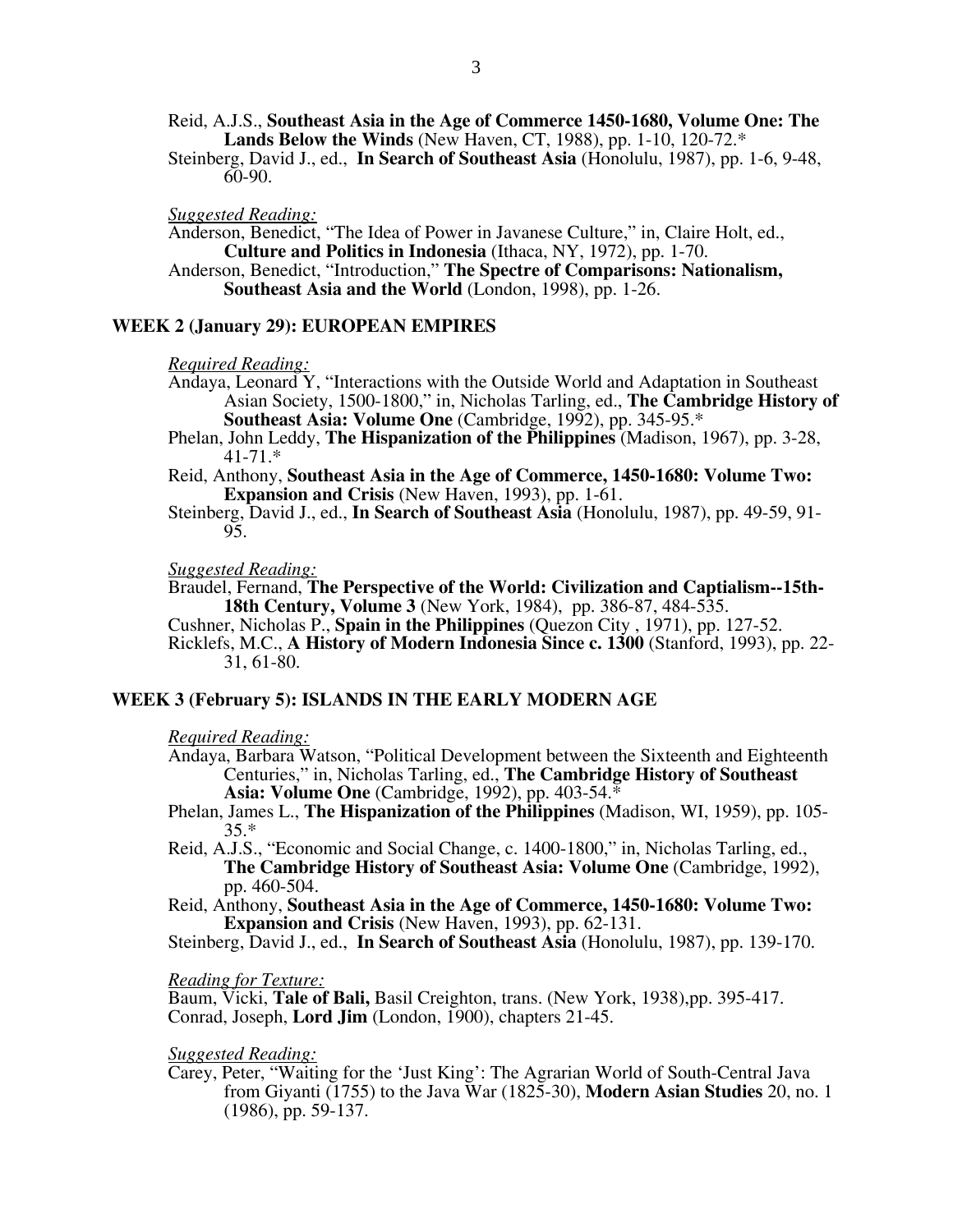Cushner, Nicholas P., **Spain in the Philippines** (Quezon City , 1971), pp. 101-26, 153- 85.

Ricklefs, M.C., **A History of Modern Indonesia Since c. 1300** (Stanford, 1993), pp. 81- 118.

Scott, William Henry, **Barangay: Sixteenth-Century Philippine Culture and Society** (Quezon City, 1994), pp. 127-57.

Warren, James, "Slavery and the Impact of External Trade: The Sulu Sultanate in the 19th Century," in, A.W. McCoy and E.C. de Jesus, eds., **Philippine Social History: Global Trade and Local Transformations** (Honolulu, 1982), pp. 415- 44.

## **WEEK 4 (February 12): MAINLAND RESPONSE TO COLONIALISM**

#### *Required Reading:*

Reid, A.J.S., **Southeast Asia in the Age of Commerce, 1450-1680. Volume Two: Expansion and Crisis** (New Haven, 1993), pp. 202-66.

Steinberg, David J., ed., **In Search of Southeast Asia** (Honolulu, 1987), pp. 99-138. Yoneo Ishii, "History and Rice Growing," in, Yoneo Ishii, ed., **Thailand: A Rice-**

**Growing Society** (Honolulu, 1978), pp. 15-39.\*

#### *Reading for Texture:*

Landon, Margaret, **Anna and the King of Siam** (New York: John Day, 1944), pp. 1-3, 23-78.

*Suggested Reading:* 

- Anderson, Benedict, "Studies in the Thai State: The State of Thai Studies," in, Eliezer B. Ayal, ed., **The Study of Thailand: Analyses of Knowledge, Approaches and Prospects** (Athens, OH, 1978), pp. 193-257.
- Lieberman, Victor, "Local Integration and Eurasian Analogies: Structuring Southeast Asian History, c.1350-c.1830," **Modern Asian Studies** 27, no. 3 (1993), pp. 475- 572.
- Winichakul, Thongchai, **Siam Mapped: A History of the Geo-Body of a Nation** (Honolulu, 1994), pp. 62-80.

# **WEEK 5 (February 19): ECOLOGICAL & ECONOMIC TRANSFORMATIONS**

#### *Required Reading:*

- Adas, Michael, **The Burma Delta: Economic Development and Social Change on an Asian Rice Frontier, 1852-1941** (Madison, WI, 1974), pp. 1-38.\*
- Elson, Robert, "International Commerce, the State, and Society: Economic and Social Change," in, Nicholas Tarling, ed., **The Cambridge History of Southeast Asia: Volume Two** (Cambridge, 1992), pp. 127-191.
- McCoy, Alfred W., "Introduction," in, Alfred McCoy & Ed. C. de Jesus, eds., **Philippine Social History** (Honolulu, 1982), pp. 1-14.\*
- Reid, Anthony, **Southeast Asia in the Age of Commerce, 1450-1680: Volume Two: Expansion and Crisis** (New Haven, 1993), pp. 267-325.

Steinberg, David J., ed., **In Search of Southeast Asia** (Honolulu, 1987), pp. 219-44.

### *Reading for Texture:*

Lederer, William J. and Eugene Burdick, **The Ugly American** (New York, 1958), pp. 205-231.

Jose, F. Sionel, **Po-on** (Manila, 1984 ), Part I (chapters 3-9).

*Suggested Reading:*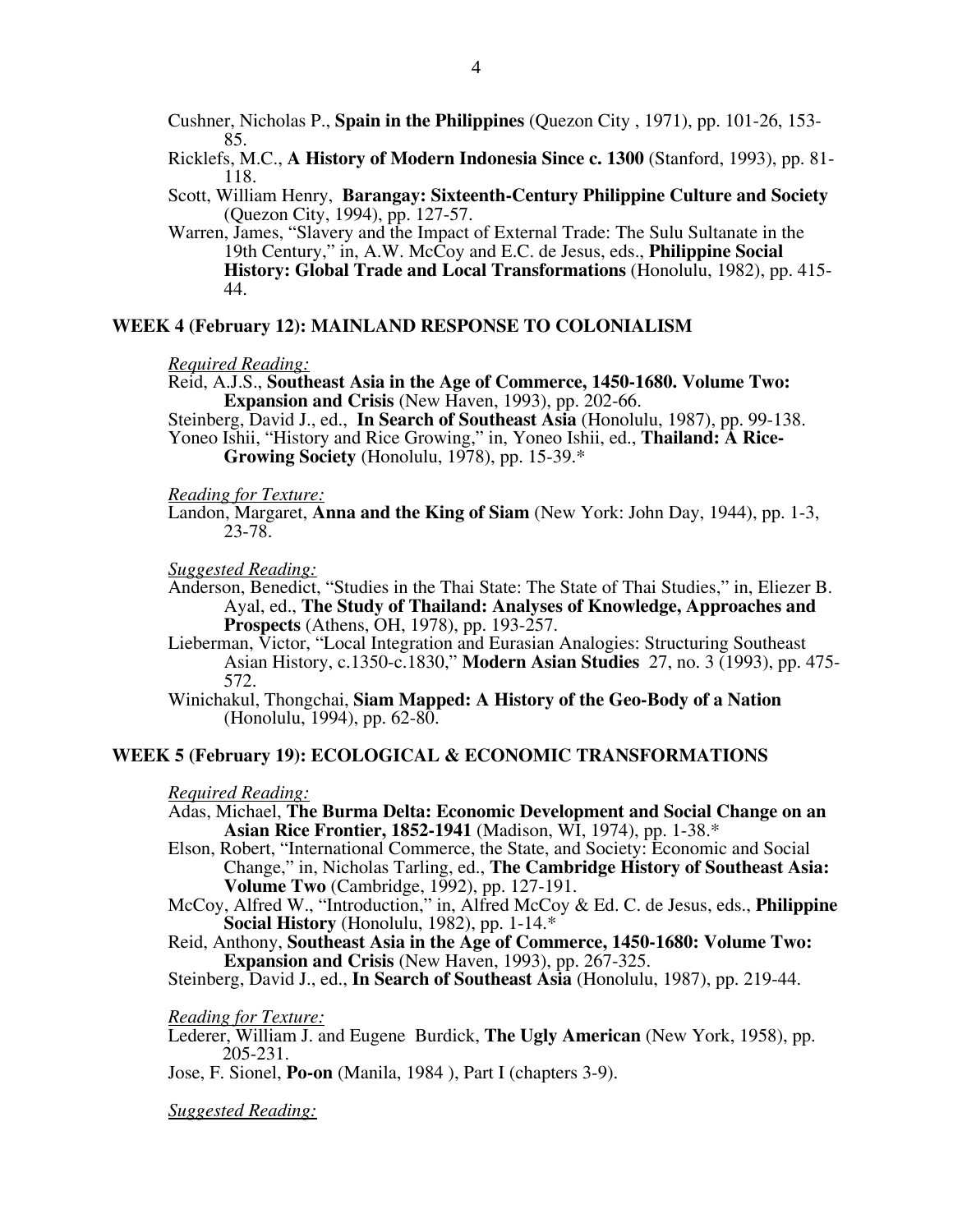Brocheux, Pierre, **The Mekong Delta: Ecology, Economy, and Revolution, 1860-1960** (Madison, WI, 1995), pp. 1-50.

Cushner, Nicholas P., **Spain in the Philippines** (Quezon City , 1971), pp. 186-209.

McLennan, Marshall S., "Changing Human Ecology on the Central Luzon Plain: Nueva Ecija, 1705-1939," in, A.W. McCoy and E.C. de Jesus, eds., **Philippine Social History: Global Trade and Local Transformations** (Honolulu, 1982), pp. 57-91.

Wolf, Eric, **Europe and the People Without History** (Berkeley, 1982), pp. 310-53.

#### **WEEK 6 (February 26): PLANTATION & PROLETARIAT**

#### *Required Reading:*

Geertz, Clifford, **Agricultural Involution** (Berkeley, 1963), pp. 12-37, 83-123.\* Murphey, Rhoads, "Traditionalism and Colonialism: Changing Urban Roles in Asia,"

**Journal of Asian Studies** 29:1 (1969), pp. 67-84.\*

Steinberg, David J., ed., **In Search of Southeast Asia** (Honolulu, 1987), pp. 247-68.

#### *Reading for Texture:*

Maugham, W. Somerset, **The Complete Short Stories W. Somerset Maugham** (New York, 1934), pp. 184-216 ("The Letter"), 641-70 ("Footprints in the Jungle.")

- Marr, David G., ed., **The Red Earth: A Vietnamese Memoir of Life on a Colonial Rubber Plantation**, by Tran Tu Binh, John Spragens, Jr., trans. (Athens, OH, 1985), pp. 15-45.
- Multatuli, **Max Havelaar; or, The Coffee Auctions of the Dutch Trading Company** (Amherst, 1982), pp. 62-77, 114-32.
- Szekely, Ladislao, **Tropic Fever: The Adventures of a Planter in Sumatra**, Marion Saunders, trans. (New York, 1979), pp. 45-111.
- Vu Trong Phung, "Household Servants," in, Greg Lockhart and Monique Lockhart, trans., **The Light of the Capital** (New York, 1996), pp. 121-156.

#### *Suggested Reading:*

- Knight, G.R., "The Java Sugar Industry as a Capitalist Plantation: A Reappraisal," in, E. Valentine Daniel, Henry Bernstein, and Tom Brass, eds., **Plantations, Proletarians and Peasants in Colonial Asia** (London, 1992), pp. 68-86.
- Murray, Martin J., "'White Gold' or 'White Blood'?: The Rubber Plantations of Colonial Indochina, 1910-40," in, E. Valentine Daniel, Henry Bernstein, and Tom Brass, eds., **Plantations, Proletarians and Peasants in Colonial Asia** (London, 1992), pp. 41-67.
- Ricklefs, M.C., **A History of Modern Indonesia Since c. 1300** (Stanford, 1993), pp. 119-30.

Scott, James C., **Moral Economy of the Peasant** (New Haven, CT, 1976), pp. 56-90.

#### **[N.B.: Thursday, March 6, Take Home Midterm Exam Distributed in Class]**

#### **WEEK 7 (March 4): HIGH COLONIALISM**

#### *Required Reading:*

Friend, Theodore, **Blue Eyed Enemy: Japan Against the West in Java and Luzon, 1942-1945** (Princeton, 1988), pp. 14-53.\*

Steinberg, David J., ed., **In Search of Southeast Asia** (New York, 1971), pp. 173-218. Trocki, Carl A., "Political Structures in the Nineteenth and Early Twentieth Centuries,"

in, Nicholas Tarling, ed., **The Cambridge History of Southeast Asia: Volume Two** (Cambridge, 1992), pp. 79-127.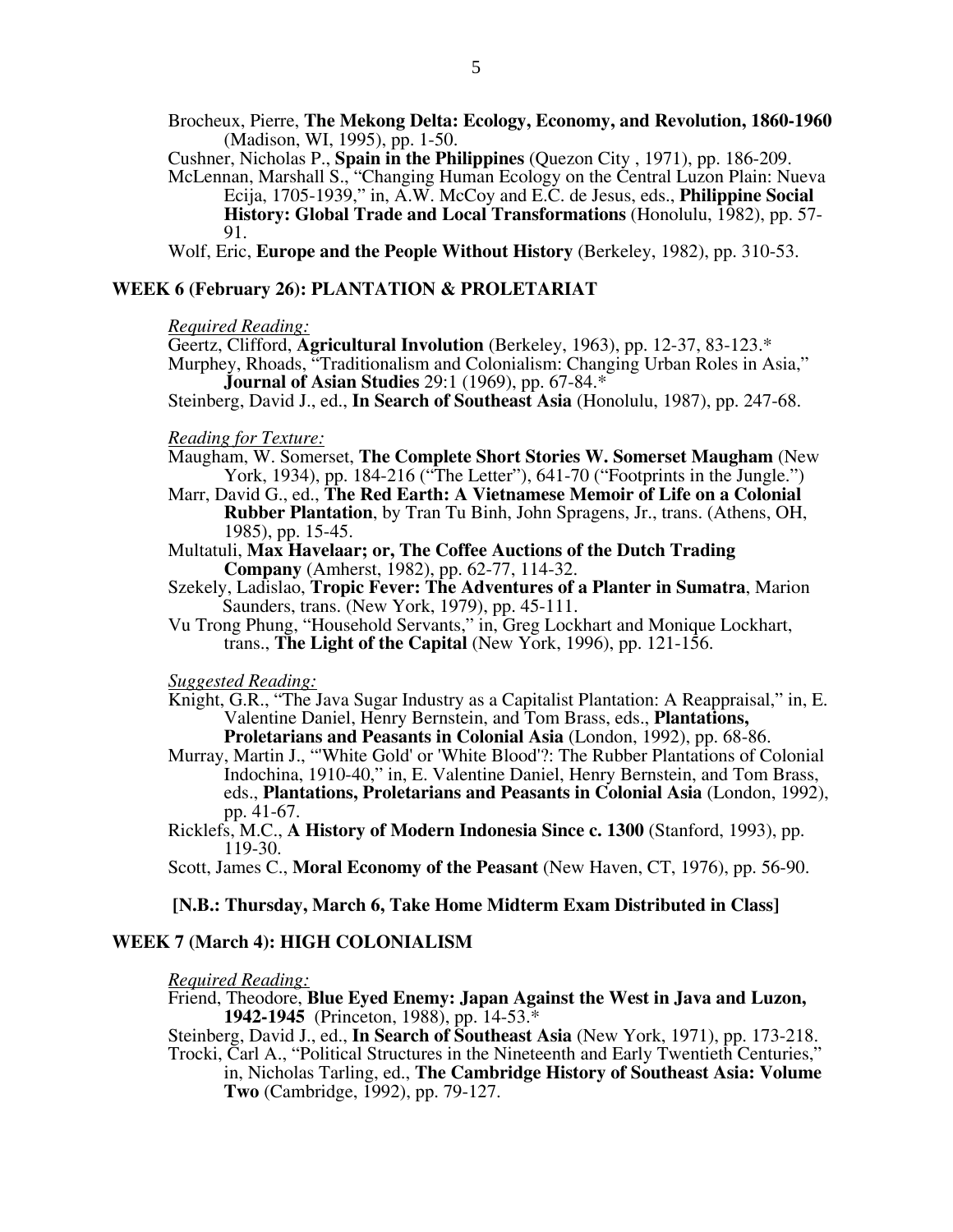*Reading for Texture:* 

Maugham, W. Somerset,**The Complete Short Stories W. Somerset Maugham** (New York, 1934), pp. 267-95 ("The Outstation"), 296-321 ("The Yellow Streak.")

Orwell, George, "Shooting an Elephant," **A Collection of Essays by George Orwell** (New York, 1954), pp. 154-62.

Orwell, George, **Burmese Days** (London, 1934), chapters 1-3.

Tam Lang, "I Pulled a Rickshaw," in, Greg Lockhart and Monique Lockhart, trans., **The Light of the Capital** (New York, 1996), pp. 51-120.

#### *Suggested Reading:*

May, Glenn A., **Social Engineering in the Philippines: The Aims, Execution, and** 

**Impact of American Colonial Policy, 1900-1913** (Westport, 1980), pp. 3-38. Ricklefs, M.C., **A History of Modern Indonesia Since c. 1300** (Stanford, 1993), pp. 131-62.

Sutherland, Heather, **The Making of a Bureaucratic Elite** (Singapore, 1979), pp. 1-18. Taylor, Robert H., **The State in Burma** (Honolulu, 1987), pp. 66-147.

### **[N.B.: Tuesday, March 11, Midterm Exam Due at Start of Class]**

#### **WEEK 8 (March 11): ORIGINS OF NATIONALISM**

*Required Reading:*

Anderson, Benedict, **Imagined Communities: Reflections on the Origin and Spread of Nationalism** (London, 1983), pp. 1-46.

Benda, Harry, "Political Elites in Colonial Southeast Asia," **Continuity and Change in Southeast Asia: Collected Journal Articles of Harry J. Benda** (New Haven, 1972), pp. 186-204.\*

Cushner, Nicholas P., **Spain in the Philippines** (Quezon City, 1971), pp. 210-29.\*

Steinberg, David J., ed., **In Search of Southeast Asia** (Honolulu, 1987), pp. 247-81, 292-311.

*Reading for Texture:*

Rizal, Jose, **Noli Me Tangere** (Makati City, 1996), pp. 31-40 (chapter 6), 123-30 (chapter 21), 423-31 (chapter 50).

Truong Buu Lam, **Patterns of Vietnamese Response to Foreign Intervention: 1858- 1900** (New Haven, 1967), pp. 66-72.

*Suggested Reading:* 

Ileto, Reynaldo, **Pasyon and Revolution: Popular Movements in the Philippines, 1840-1910** (Manila, 1979), pp. 37-91.

Ileto, Reynaldo C., "Religion and Anti-Colonial Movements," in, Nicholas Tarling, ed., **The Cambridge History of Southeast Asia: Volume Two** (Cambridge, 1992) pp. 193-244.

Ricklefs, M.C., **A History of Modern Indonesia Since c. 1300** (Stanford, 1993), pp. 163-80.

#### **[N.B.: SPRING BREAK, March 15-23, 2008]**

### **WEEK 9 (March 25): MODERN NATIONALIST MOVEMENTS**

#### *Required Reading:*

Anderson, Benedict, **Imagined Communities: Reflections on the Origin and Spread of Nationalism** (London, 1983), pp. 113-54, 163-85.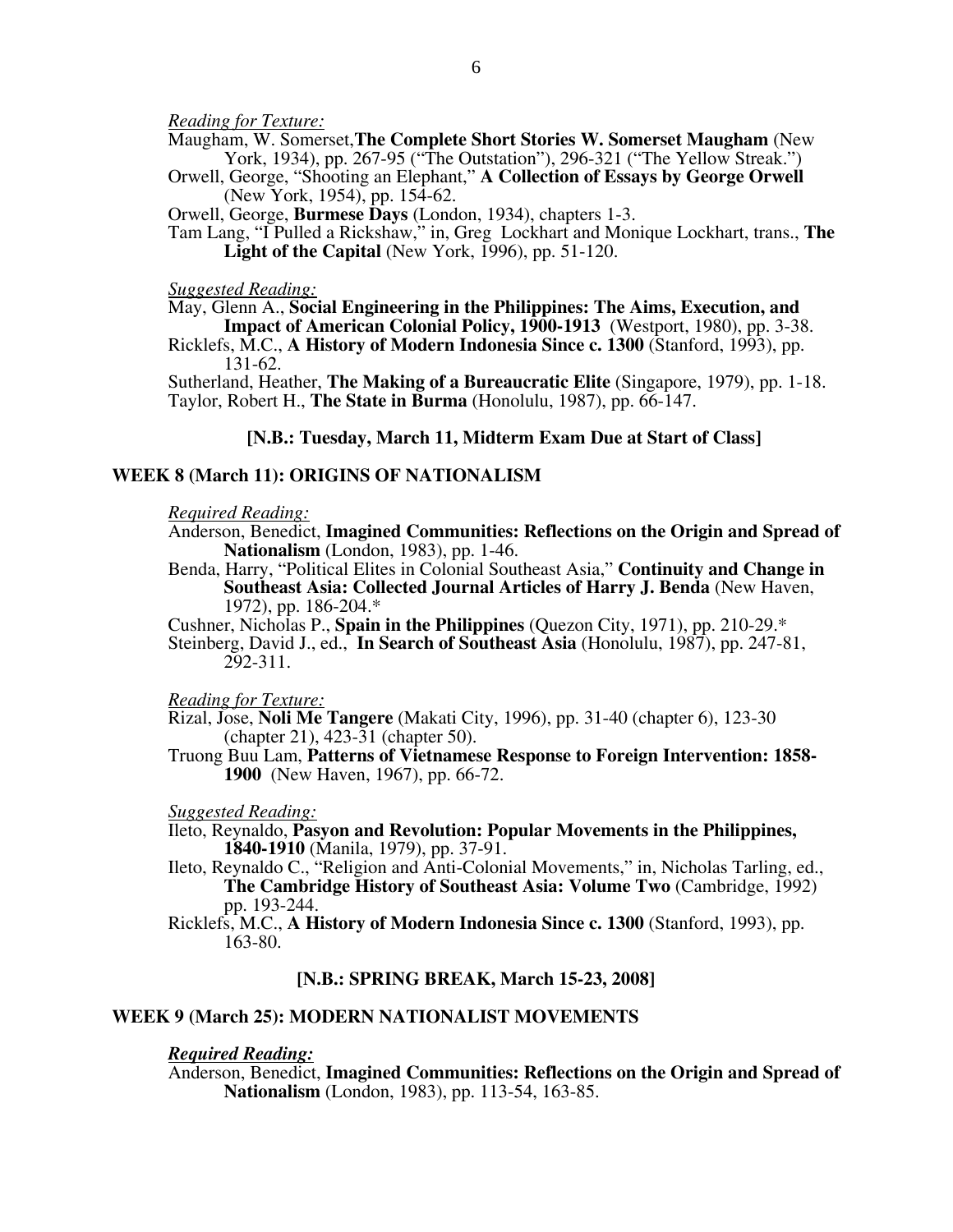- Kratoska, Paul, and Ben Batson, "Nationalism and Modernist Reform," in, Nicholas Tarling, ed., **The Cambridge History of Southeast Asia: Volume Two**  (Cambridge, 1992), pp. 245-320.
- Steinberg, David J., ed., **In Search of Southeast Asia** (Honolulu, 1987), pp. 282-91, 312- 45.

### *Reading for Texture:*

U Nu, **Saturday's Son: Memoir of the Former Prime Minister of Burma** (New Haven, CT, 1975), pp. 87-101.

*Suggested Reading:*

- McCoy, Alfred W., "Quezon's Commonwealth: The Emergence of Philippine Authoritarianism," in, Ruby Paredes, ed., **Philippine Colonial Democracy** (New Haven, CT, 1989), pp. 114-60.
- Ricklefs, M.C., **A History of Modern Indonesia Since c. 1300** (Stanford, 1993), pp. 181-95.

Scott, James C., **Moral Economy of the Peasant** (New Haven, CT, 1976), pp. 114-56.

#### **WEEK 10 (April 1): WORLD WAR II & JAPANESE OCCUPATION**

#### *Required Reading:*

- Anderson, Benedict, **Java in a Time of Revolution: Occupation and Resistance, 1944- 46** (Ithaca, NY, 1972), pp. 1-60.\*
- Anderson, B.R. O'G., "Japan: 'The Light of Asia,'" in, Josef Silverstein, ed., **Southeast Asia in World War II: Four Essays** (New Haven, 1966), pp. 13-31.\*
- Benda, Harry J., "The Japanese Interregnum in Southeast Asia," in, Grant Goodman, ed., **Imperial Japan and Asia: A Reassessment** (New York, 1967), pp. 65-79.\*
- McCoy, Alfred, "Introduction," in, Alfred W. McCoy, ed., **Southeast Asia Under Japanese Occupation** (New Haven, CT, 1980), pp. 1-11.<sup>\*</sup>

Steinberg, David J., ed., **In Search of Southeast Asia** (Honolulu, 1987), pp. 349-55.

#### *Reading for Texture:*

Baw Maw, **Breakthrough in Burma** (New Haven, 1968), pp. 51-137.

- Keith, Agnes Newton, **Three Came Home** (Boston, 1947), pp. 29-44.
- Tran Van Mai, "Who Committed This Crime," in, Ngo Vinh Long, **Before the Revolution** (New York, 1973), pp. 221-276.
- U Nu, **Saturday's Son: Memoir of the Former Prime Minister of Burma** (New Haven, CT, 1975), pp. 102-34.

*Suggested Reading:* 

- Cheah Boon Kheng, "The Social Impact of the Japanese Occupation of Malaya (1942- 1945)," in, Alfred W. McCoy, ed., **Southeast Asia Under Japanese Occupation** (New Haven, 1980), pp. 91-124.
- Reid, A.J.S., "Indonesia: From Briefcase to Samurai Sword," in, Alfred W. McCoy, ed., **Southeast Asia Under Japanese Occupation** (New Haven, 1980), pp. 16-32.
- Ricklefs, M.C., **A History of Modern Indonesia Since c. 1300** (Stanford, 1993), pp. 199-211.
- Steinberg, David J., "The Philippine 'Collaborators': Survival of an Oligarchy," in, Josef Silverstein, ed., **Southeast Asia in World War II: Four Essays** (New Haven, CT, 1966), pp. 67-86.
- Truong Buu Lam, "Japan and the Disruption of the Vietnamese Nationalist Movement," in, Walter E. Vella, ed., **Aspects of Vietnamese History**(Honolulu, 1973), pp. 237-70.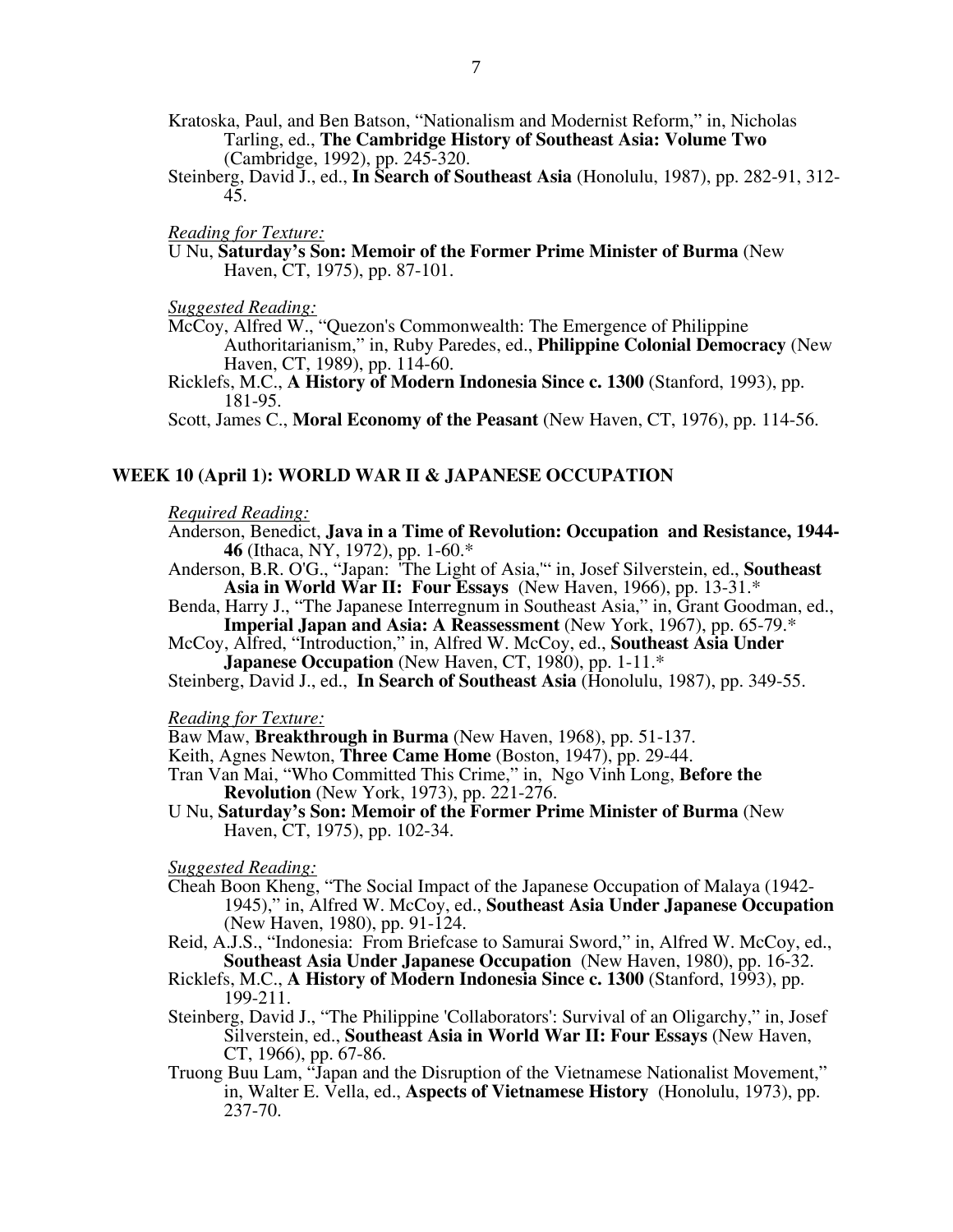#### **WEEK 11 (April 8): NATIONAL REVOLUTIONS**

#### *Required Reading:*

- Huynh Kim Khanh, "The Vietnamese August Revolution," **Journal of Asian Studies**  30:4 (1970), pp. 761-82.\*
- Steinberg, David J., ed., **In Search of Southeast Asia** (Honolulu, 1987), pp. 356-73.

*Suggested Reading:* 

- Anderson, Benedict, **Java in a Time of Revolution: Occupation and Resistance, 1944-46**  (Ithaca, NY, 1972), pp. 125-66.
- Friend, Theodore, **Blue-Eyed Enemy: Japan against the West in Java and Luzon, 1942-1945** (New Haven, CT, 1988), pp. 211-39.
- Marr, David, "World War II and the Vietnamese Revolution," in Alfred W. McCoy, ed., **Southeast Asia Under Japanese Occupation** (New Haven, CT, 1980), pp. 125-51.
- Marr, David, **Vietnam 1945: The Quest for Power** (Berkeley, 1995), pp. 347-401.
- Reid, A.J.S., **The Indonesian Revolution** (Melbourne, 1974), pp. 19-76
- Ricklefs, M.C., **A History of Modern Indonesia Since c. 1300** (Stanford, 1993), pp. 212-33.
- Wolf, Eric R., **Peasant Wars of the Twentieth Century** (New York, 1969), pp. 159- 207.

# **[N.B.: Tuesday, April 15, Essay Outlines Due at Start of Class.]**

#### **WEEK 12 (April 15): COMMUNIST MOVEMENTS**

#### *Required Reading:*

Fegan, Brian, "The Social History of a Central Luzon Barrio," in, Alfred McCoy & Ed. C. de Jesus, eds., **Philippine Social History** (Honolulu, 1982), pp. 91-130.\* Kerkvliet, Ben, **The Huk Rebellion** (Berkeley, 1977), pp. 1-25, 110-55.\*

Steinberg, David J., ed., **In Search of Southeast Asia** (Honolulu, 1987), pp. 374-86.

#### *Reading for Texture:*

Greene, Graham, **The Quiet American** (New York, 1996), chapters 1-5 (Part I).

Lartéguy, Jean, **Yellow Fever** (New York, 1965), pp. 191-276.

Pomeroy, William J., **The Forest** (New York, 1963), pp. 7-44.

Suyin, Han, **And the Rain My Drink** (London, 1956), chapters 1-4 (pp. 11-69).

Taruc, Luis, **Born of the People** (New York, 1954), pp. 17-54.

#### Truong Nhu Tang, **A Vietcong Memoir: An Inside Account of the Vietnam War and**

**Its Aftermath,** with David Chanoff and Doan Van Toai (New York, 1985), pp. 1- 32, 63-80.

*Suggested Reading:*

Duiker, William J., **The Communist Road to Power in Vietnam** (Boulder, 1981), pp. 7- 55.

Lintner, Bertil, **The Rise and Fall of the Communist Party of Burma** (Ithaca, 1990), pp. 1-54

Mortimer, Rex, "Traditional Modes and Communist Movements: Change and Protest in Indonesia," in, J.W. Lewis, ed., **Peasant Rebellion and Communist Revolution in Asia** (Stanford, 1974), pp. 99-123.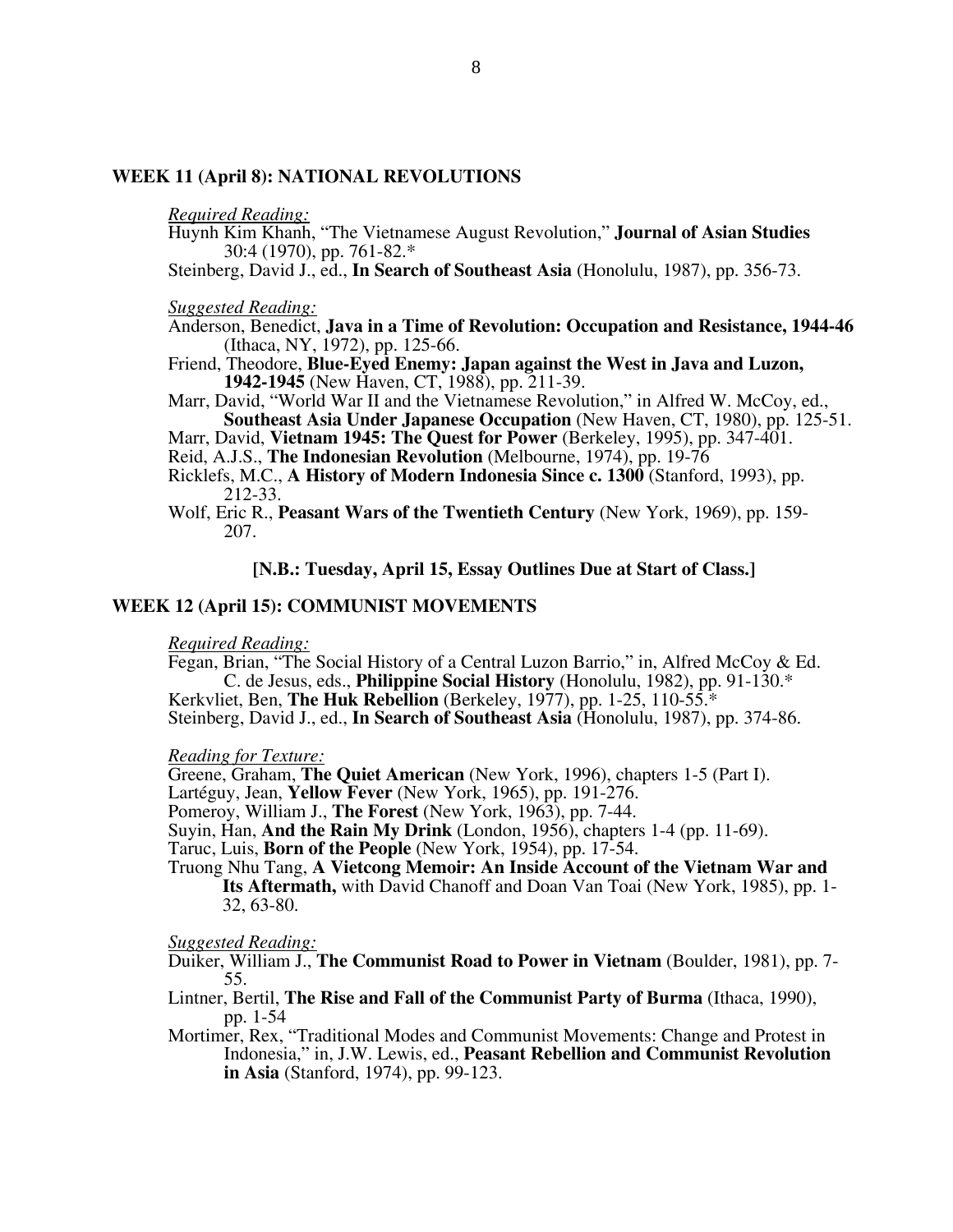Stenson, Michael, "The Ethnic and Urban Bases of the Communist Revolution in Malaya," in, J. Lewis, ed., **Peasant Rebellion and Communist Revolution in Asia** (Stanford, 1974), pp. 125-50.

# **[N.B.: Thursday, April 24, Essays Due at Start of Class.]**

# **WEEK 13 (April 22): DECLINE OF DEMOCRACY**

*Required Reading:*

Crouch, Harold, "The Trend to Authoritarianism: The Post-1945 Period," in, Harry Aveling, ed., **The Development of Indonesian Society** (St. Lucia, Qld., 1979), pp. 166-204.\*

Kingsbury, Damien, **The Politics of Indonesia** (Oxford, 1998), pp. 39-70.\*

Scott, James, "The Erosion of Patron-Client Bonds and Social Change in Southeast Asia," **Journal of Asian Studies** 32:1 (1972), pp. 5-37.\*

- Steinberg, David J., ed., **In Search of Southeast Asia** (Honolulu, 1987), pp. 394-404, 418-30, 431-42.
- Thompson, Mark R., **The Anti-Marcos Struggle: Personalistic Rule and Democratic Transition in the Philippines** (New Haven, 1995), pp. 15-48.\*

*Reading for Texture:*

- Anderson, Benedict R. O'G., and Ruchira Mendiones, eds. and trans*.,* **In the Mirror: Literature and Politics in Siam in the American Era** (Bangkok, 1985), pp. 109-140. (Witthayakon Chiangkun's "As If It had Never Happened"; Lao Khamhon's "You'll Learn Soon Enough.")
- Stewart, Frank, and John H. McGlynn, **Silenced Voices** (Honolulu, 2000), pp. 13-23, 193-198, 203-213 (Ahmad Tohari's "Village Dancer"; Abdul Latief's "I, the Accused"; Seno Gumira Ajidarma's "The Incident.")

*Suggested Reading:* 

- Anderson, Benedict, "Cacique Democracy in the Philippines," **The Spectre of Comparisons: Nationalism, Southeast Asia and the World** (London, 1998), pp.  $192 - 226$ .
- Anderson, Benedict, "Elections in Southeast Asia," **The Spectre of Comparisons: Nationalism, Southeast Asia and the World** (London, 1998), pp. 265-84.
- Hewison, Kevin J., "The State and Capitalist Development in Thailand," in, Richard Higgot & Richard Robison, eds., **Southeast Asia: Essays in the Political Economy of Structural Change** (London, 1985), pp. 266-293.
- Owen, Norman, "Economic and Social Change," in, Nicholas Tarling, ed., **The Cambridge History of Southeast Asia: Volume Two** (Cambridge, 1992), pp. 467-525.
- Ricklefs, M.C., **A History of Modern Indonesia Since c. 1300** (Stanford, 1993), pp. 237-83.

#### **WEEK 14 (April 29): DICTATORSHIP**

*Required Reading:*

Anderson, Benedict R., "Old State, New Society: Indonesia's New Order in Comparative Historical Perspective," **Journal of Asian Studies** 42 (1983), pp. 477-96.\*

Kingsbury, Damien, **The Politics of Indonesia** (Oxford, 1998), pp. 77-98, 198-218.\*

Schwarz, Adam, **A Nation in Waiting: Indonesia in the 1990s** (Boulder, 1994), pp. 24- 48, 133-61.\*

Steinberg, David J., ed., **In Search of Southeast Asia** (Honolulu, 1987), pp. 387-93.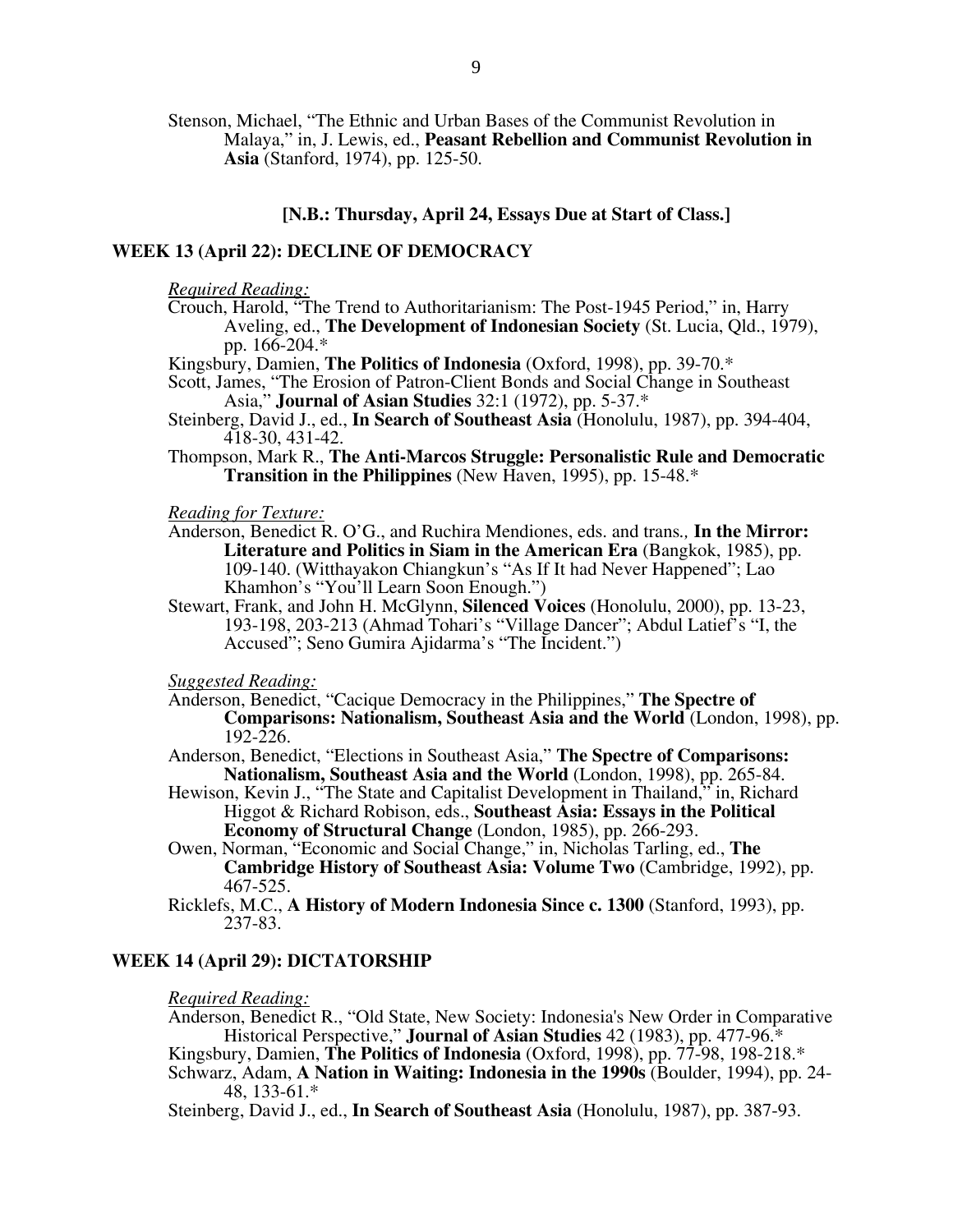Thompson, Mark R., **The Anti-Marcos Struggle: Personalistic Rule and Democratic Transition in the Philippines** (New Haven, 1995), pp. 49-63.\*

Wurfel, David, **Filipino Politics: Development and Decay** (Ithaca, 1988), pp. 114-53.\*

#### *Reading for Texture:*

- Ali, S. Husin, **Two Faces: Detention without Trial** (Kuala Lumpur, 1996), pp. v-vi, 1- 37, 151-165.
- Roeder, O.G., **The Smiling General: President Soeharto of Indonesia** (Jakarta, 1969), pp. 1-3, 7-45, 93-135, 139-71, 179-89.
- Spence, Hartzell, **Marcos of the Philippines** (Cleveland, 1969), pp. 7-48, 123-93, 298- 324.

#### *Suggested Reading:*

Bresnan, John, **Managing Indonesia: The Modern Political Economy** (New York, 1993), pp. 7-28.

Emmerson, Donald K., "Understanding the New Order: Bureaucratic Pluralism in Indonesia, **Asian Survey** 23:11 (1983), pp. 1220-1239.

- Ricklefs, M.C., **A History of Modern Indonesia Since c.1300** (Stanford, 1993), pp. 284- 309.
- Robison, Richard, "Class, Capital and the State in New Order Indonesia," in, Richard Higgott & Richard Robison, eds., **Southeast Asia: Essays in the Political Economy of Structural Change** (London, 1985), pp. 295-335.

## **WEEK 15 (May 6): PEOPLE-POWER DEMOCRACY**

# *Required Reading:*

- Hewison, Kevin, "Emerging Social Forces in Thailand: New Political and Economic Roles," in, Richard Robison and David S.G. Goodman, eds., **The New Rich in Asia: Mobile Phones, McDoncald's and Middle Class Revolution** (London, 1993), pp.137-57.\*
- McCargo, Duncan, **Chamlong Srimuang and the New Thai Politics** (New York, 1997), pp. 19-66, 239-74.\*
- Sidel, John T., "Macet Total: Logics of Circulation and Accumulation in the Demise of Indonesia's New Order," **Indonesia** 66 (October 1998), pp. 159-94.\*
- Thompson, Mark R., **The Anti-Marcos Struggle: Personalistic Rule and Democratic Transition in the Philippines** (New Haven, 1995), pp. 114-61.\*

#### *Reading for Texture:*

Aung San Suu Kyi, **Letters from Burma** (New York, 1996), pp. 3-17, 23-25, 43-45, 71- 81, 107-109, 119-129, 135-137, 147-157, 179-197, 203-209.

#### *Suggested Reading:*

Anderson, Benedict, "Withdrawal Symptoms," **The Spectre of Comparisons: Nationalism, Southeast Asia and the World** (London, 1998), pp. 139-173.

- Emmerson, Donald K., "Exit and Aftermath: The Crisis of 1997-98," in, Donald K. Emmerson, ed., **Indonesia Beyond Suharto: Polity, Economy, Society, Transition** (Armonk, NY, 1999), pp. 295-343.
- Hedman, Eva-Lotta E. and John T. Sidel, **Philippine Politics and Society in the Twentieth Century** (London, 2000), pp. 13-29.
- McCoy, Alfred W., **Closer Than Brothers: Manhood at the Philippine Military Academy** (New Haven, 1999), chapter 7.
- Wurfel, David, **Filipino Politics: Development and Decay** (Ithaca, 1988), pp. 233-324.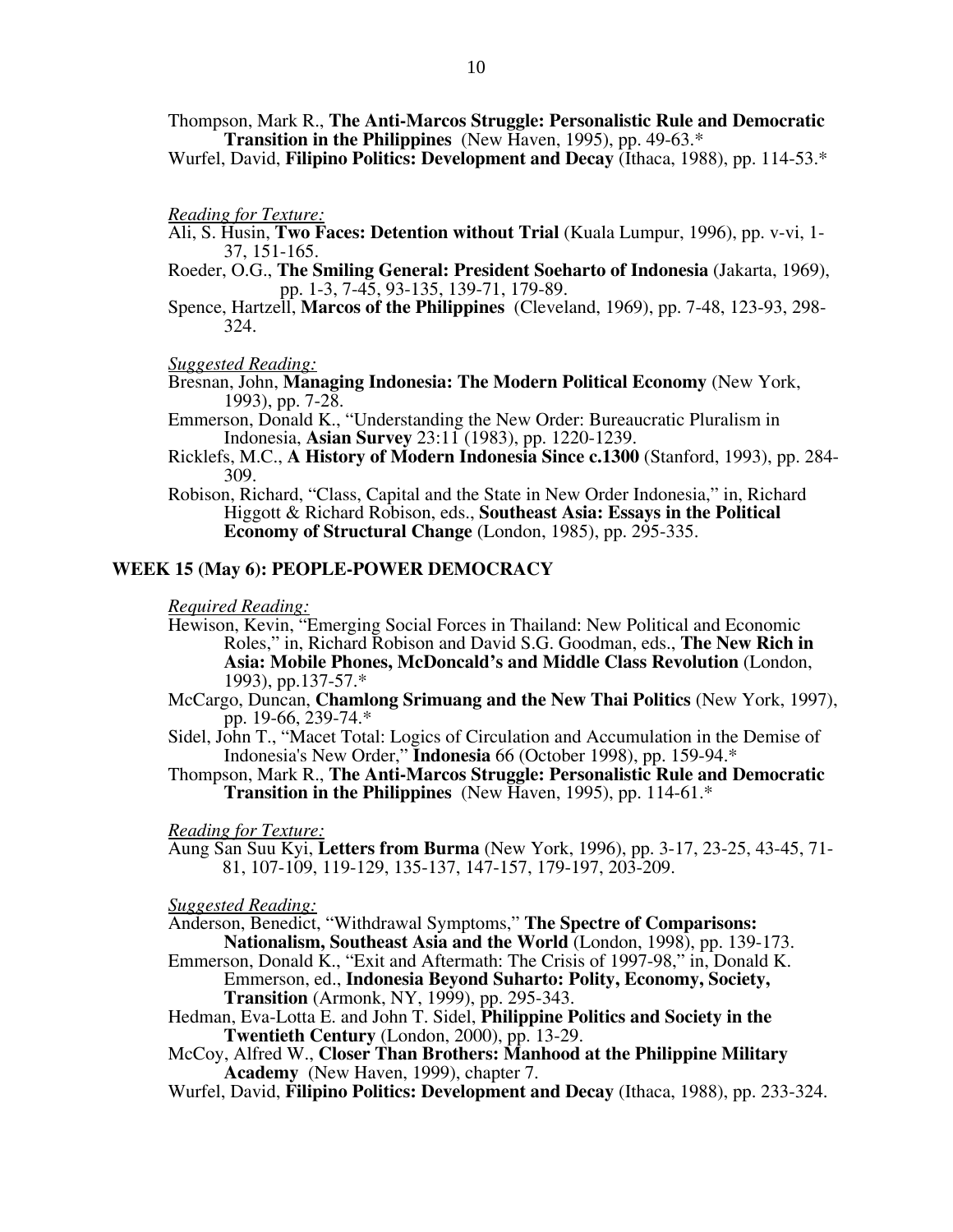#### **[N.B.: Final Examination at 7:45 a.m. Monday, MAY 12]**

#### **III. BACKGROUND BIBLIOGRAPHY:-**

# **WEEK 1: THE TRADITIONAL STATE**

- Andaya, Leonard, **The Kingdom of Johore, 1641-1728** (Kuala Lumpur, 1975).
- Christie, Jan Wisserman, "Negara, Mandala and Despotic State: Images of Early Java, in, David Marr & A.C. Milner, eds., **Southeast Asia in the 9th to 14th Centuries**  (Canberra, 1986), pp. 65-93.
- Christie, Jan Wisseman, "Raja and Rama: The Classical State in Early Java," in, Lorraine Gesick, **Centers, Symbols, and Hierarchies: Essays on the Classical States of Southeast Asia** (New Haven, CT, 1983), pp. 9-44.
- Coedes, Georges, **The Indianized States of Southeast Asia** (Honolulu, 1968).
- Coedes, Georges, **The Making of Southeast Asia** (Berkeley, CA, 1966).
- Errington, Shelly, "The Place of Regalia in Luwu," in, Lorraine Gesick, ed., **Center, Symbols, and Hierarchies, Essays on the Classical States of Southeast Asia**  (New Haven, CT, 1983), pp. 194-241.
- Geertz, Clifford, **Negara: The Theatre State in Nineteenth-Century Bali** (Princeton, NJ, 1980).
- Geertz, Clifford, **The Interpretations of Cultures: Selected Essays** (New York, 1973).
- Hall, Kenneth R., **Maritime Trade and State Development in Early Southeast Asia**  (Sydney, 1985), chapt. 1.
- Gullick, J.M., **Indigenous Political Systems of Western Malaya** (London, 1965).
- Kasetsiri, Charnvit, **The Rise of Ayudhya: A History of Siam in the 14th and 15th Centuries** (Kuala Lumpur, 1976).
- Kulke, Hermann, "The Early and the Imperial Kingdom in Southeast Asian History," in, David Marr & A.C. Milner, eds., **Southeast Asia in the 9th to 14th Centuries**  (Canberra, 1986), pp. 1-22.
- Lieberman, Victor, **Southeast Asian Administrative Cycles** (Princeton, NJ, 1984). Mabbett, I.W., "Kingship in Angkor," **Journal of the Siam Society** 66: 2 (1978), pp. 1-58.
- Milner, A.C., **Kerajaan: Malay Political Culture on the Eve of Colonial Rule**  (Tuscon, 1982).
- Reid, A.J.S., "Trade and the Problem of Royal Power in Aceh, c. 1550-1700," in, Anthony Reid & Lance Castles, eds., **Pre-Colonial State Systems in Southeast Asia** (Kuala Lumpur, 1975).
- Reid, A.J.S. & Castles, Lance, eds., **Pre-Colonial State Systems in Southeast Asia**  (Kuala Lumpur, 1975).
- Ricklefs, M.C., **Jogjakarta Under Sultan Mangkubumi: 1749-1792** (London, 1974).

Stargardt, Janice, "Hydraulic Works and Southeast Asian Polities," in, David Marr & A.C. Milner, eds., **Southeast Asia in the 9th to 14th Centuries** (Canberra, 1986), pp. 23-39.

- Tambiah, S.J., **World Conqueror and World Renouncer** (Cambridge, MA, 1976), chapt. 6, 8.
- Warren, James, "The Sulu Zone: Commerce and the Evolution of a Multi-Ethnic Polity (1768-1898)," **Archipel** 18 (1979), pp. 223-30.
- Wolters, O.W., **History, Culture and Region in Southeast Asian Perspectives**  (Singapore, 1982).
- Woodside, Alexander B., **Vietnam and the China Model** (Cambridge, MA, 1971), chapt. 1,2.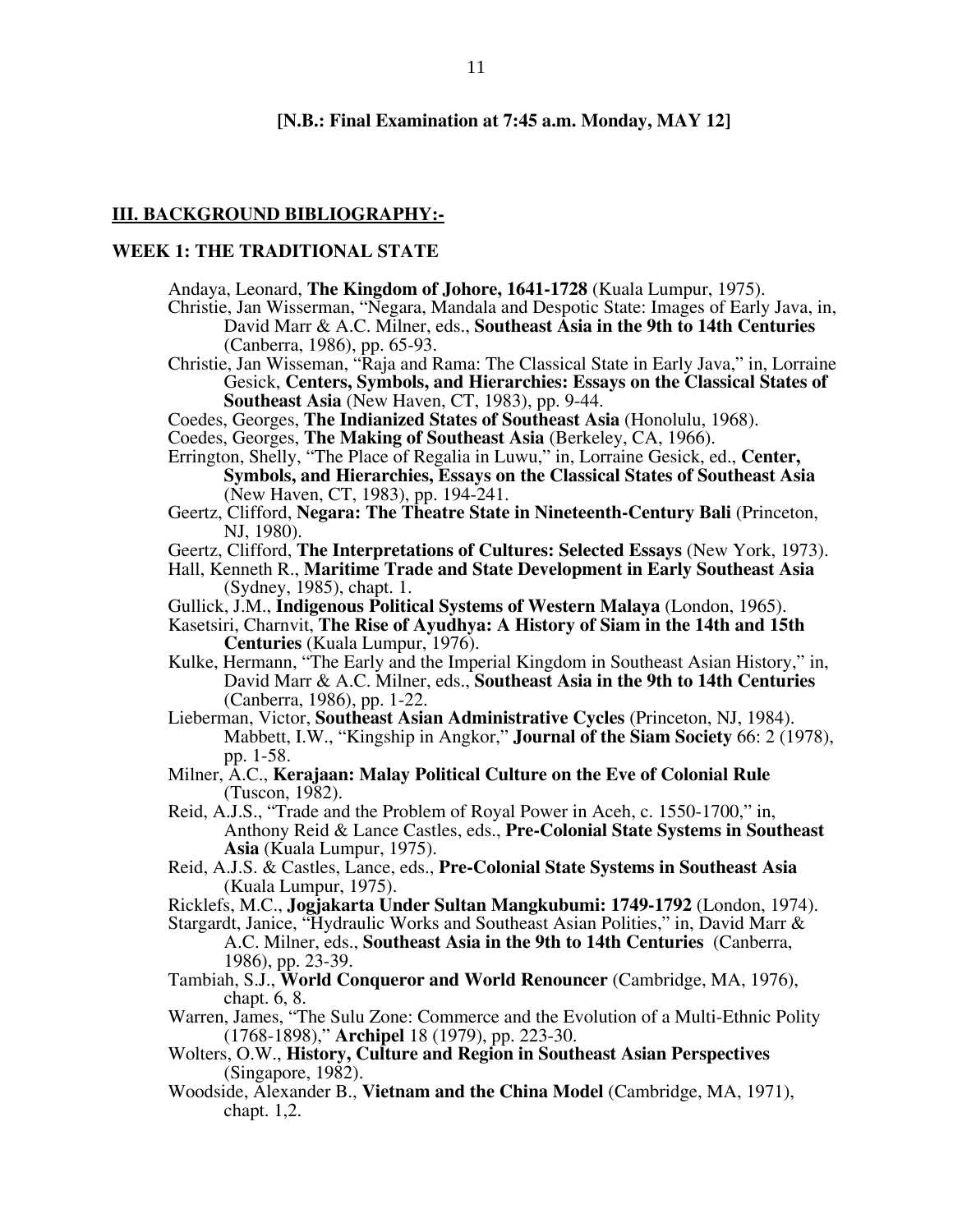Wyatt, David K., "The Subtle Revolution of King Rama I of Siam," in, David K. Wyatt & Alexander Woodside, eds., **Moral Order and the Question of Change: Essays on Southeast Asian Thought** (New Haven, CT, 1982), pp. 9-52.

# **WEEK 2: EUROPEAN EMPIRES**

- Braudel, Fernand, **The Perspective of the World: Civilization and Captialism 15th-18th Century, Volume 3** (New York, 1984), pp. 21-88.
- Reid, Anthony, **Southeast Asia in the Age of Commerce, 1450-1680: Volume Two: Expansion and Crisis** (New Haven, 1993), pp. 132-201.

#### **WEEK 3: ISLANDS IN THE EARLY MODERN AGE**

- Brissenden, R., "Patterns of Trade and Maritime Society Before the Coming of the Europeans," in, Elaine McKay, ed., **Studies in Indonesia History** (Melbourne, 1976).
- Kumar, Ann, "Developments in Four Societies over the Sixteenth to Eighteenth Centuries," in, Harry Aveling, ed., **The Development of Indonesian Society** (St. Lucia, Qld., 1979).
- Reid, A.J.S., "The Origins of Poverty in Indonesia," in, J.J. Fox et al., eds., **Indonesia: Australian Perspectives** (Canberra, 1980), pp. 441-54.
- Reid, A.J.S., "'Closed' and 'Open' Slave Systems in Pre-Colonial Southeast Asia," in, A.J.S. Reid, **Slavery, Bondage & Dependency in Southeast Asia** (St. Lucia, 1983).
- Reid, A., "Introduction: Slavery and Bondage in Southeast Asian History," in, Anthony Reid, ed., **Slavery and Bondage in Southeast Asia** (New York: St. Martin's Press, 1983), pp. 1-37.
- Sutherland, Heather, "Slavery and the Slave Trade in South Sulawesi, 1600s-1800s," in, A.J.S. Reid, ed., **Slavery, Bondage and Dependency in Southeast Asia** (St. Lucia, Qld., 1983).
- "Symposium on Pre-Colonial Labour Relations," **Journal of Southeast Asian Studies** 15:2 (1984).
- Van Leur, J.C., **Indonesian Trade and Society** (The Hague, 1971), chapt. 1-3.
- Warren, James, "Slave Markets and Exchange in the Malay World: The Sulu Sultanate, 1770-1878, **Journal of Southeast Asian Studies,** 8:2 (1977), pp. 162-75.

Warren, James, **The Sulu Zone, 1768-1898** (Singapore, 1981).

# **WEEK 4: MAINLAND RESPONSE TO COLONIALISM**

Aung Twin, Michael, "Kingship, the Sangha, and Society in Pagan," in, Kenneth Hall & John Whitmore, eds., **Explorations in Early Southeast Asian History: The Origins of Southeast Asian Statecraft** (Ann Arbor, MI., 1976).

Hanks, Lucien, "The Thai Social Order as Entourage and Circle," in, G.W. Skinner & A.T. Kirsch, eds., **Change and Persistence in Thai Culture** (Ithaca, NY, 1975).

Leach, Edmund R., **Political Systems of Highland Burma** (Boston, 1965).

Osborne, Milton, **The French Presence in Cochinchina & Cambodia: Rule and Response (1859-1905)** (Ithaca, NY, 1969).

 Terweil, B., "Bondage and Slavery in Early Nineteenth-Century Siam," in, A.J.S. Reid, ed., **Slavery, Bondage & Dependency in Southeast Asia** (St. Lucia, Qld., 1983).

# **WEEK 5: ECOLOGICAL & ECONOMIC TRANSFORMATIONS**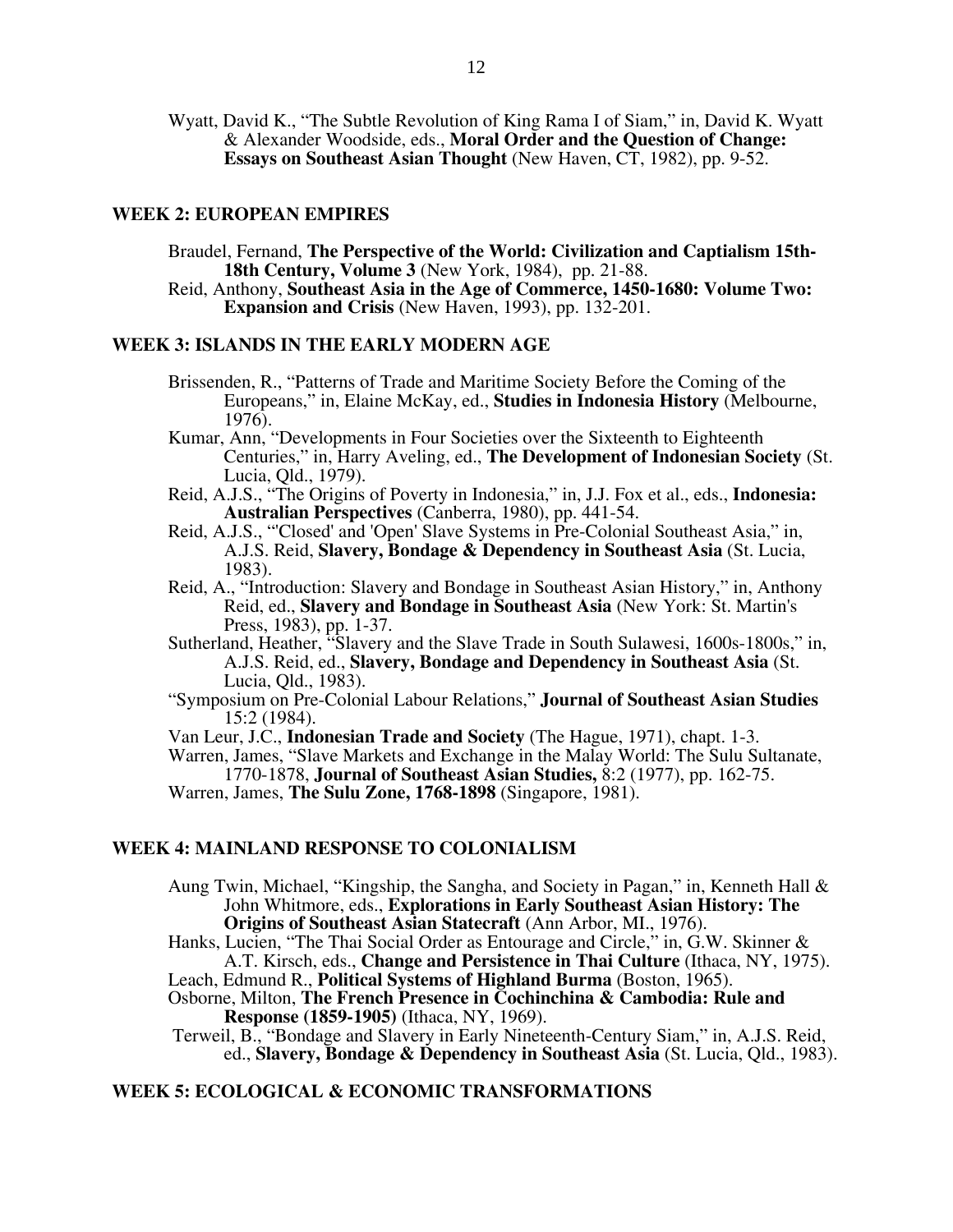- Adas, Michael, **The Burma Delta: Economic Development and Social Change on an Asian Rice Frontier, 1852-1941** (Madison, WI, 1974), chapt. 1.
- Alexander, J. & P., "Shared Poverty as Ideology: Agrarian Relationships in Colonial Java," **Man** 17:4 (1982).
- Alexander, J. & P., "Sugar, Rice and Irrigation in Colonial Java," **Ethnohistory** 25 (1978).
- Boomgaard, Peter, "Morbidity and Mortality in Java, 1820-1880: Changing Patterns of Disease and Death," in, Norman Owen, ed., **Death and Disease in Southeast Asia** (Singapore, 1987).
- Breman, Jan, "The Village in Java and the Early Colonial State," **Journal of Peasant Studies** 9:4 (1982).
- Breman, Jan, **Control of Land and Labour in Colonial Java** (Dordrecht, 1983). Chatthip, Nartsupha & Suthy Prasartset, eds., **The Political Economy of Siam, 1851-1910** (Bangkok, 1981), pp. 1-41.
- Elson, Robert E., **Javanese Peasants and the Colonial Sugar Industry** (Kuala Lumpur, 1984).
- Ishii, Yoneo, ed., **Thailand: A Rice-Growing Society** (Honolulu, 1978). Jackson, J.C., **Planters and Speculators: Chinese and European Agricultural Enterprises in Malaya, 1786-1921** (Kuala Lumpur, 1968).
- Khoo, Kay Kim, **The Western Malay States 1850-1873: The Effects of Commercial Development on Malay Politics** (Kuala Lumpur, 1972). Knight, R., "Capitalism and Commodity Productions in Java," in, H. Alavi et al., eds., **Capitalism and Colonial Production** (London, 1982).
- Knight, R., "From Plantation to Padi-field: The Origins of the Nineteenth Century Transformation of Java's Sugar Industry," **Modern Asian Studies** 14:2 (1980).
- Kumar, A., "The Peasantry and the State on Java: Changes of Relationship, Seventeenth to Nineteenth Centuries," in, James Fox et al., eds., **Indonesia: Australian Perspectives** (Canberra, 1980), pp. 577-99.
- Lim, Teck Ghee, **Peasants and Their Agricultural Economy in Colonial Malaya, 1874-1941** (Kuala Lumpur, 1977).
- Owen, Norman, "The Rice Industry of Mainland Southeast Asia, 1850-1914," **Journal of Siam Society** 16:2 (1971).
- Stenson, Michael R., **Class, Race and Colonialism in West Malaysia** (St. Lucia, Queensland, 1980).
- Van Niel, Robert, **Living Conditions of Plantation Workers and Peasants on Java in 1939-1940 by the Coolie Budget Commission** (Ithaca, NY, 1956).
- White, B., "Agricultural Involution and its Critics: Twenty Years After," **Bulletin of Concerned Asian Scholars** 15:2 (1983).
- White, B., "Demand for Labor and Population Growth in Colonial Java," **Human Ecology** 1:3 (1973), pp. 217-36
- Wickberg, Edgar, **The Chinese in Philippine Life** (New Haven, CT, 1965), pp. 45-93.

Wilson, Constance M., "Ethnic Participation in the Export of Thai Rice, 1885-1890," in, Karl Hutterer, ed., **Economic Exchange and Social Interaction In Southeast Asia** (Ann Arbor, MI, 1977).

# **WEEK 6: PLANTATION, & PROLETARIAT**

Abeyasekere, S., **Jakarta: A History** (Singapore, 1987).

- Castles, Lance, "The Ethnic Profile of Batavia," **Indonesia** 9 (1967).
- Ingleson, John, **In Search of Justice: Workers and Unions in Colonial Java, 1908- 1926** (Singapore, 1986).
- Ingleson, John, "Worker Consciousness and Labour Unions in Colonial Java," **Pacific Affairs**, 54:3 (1981), pp. 485-502.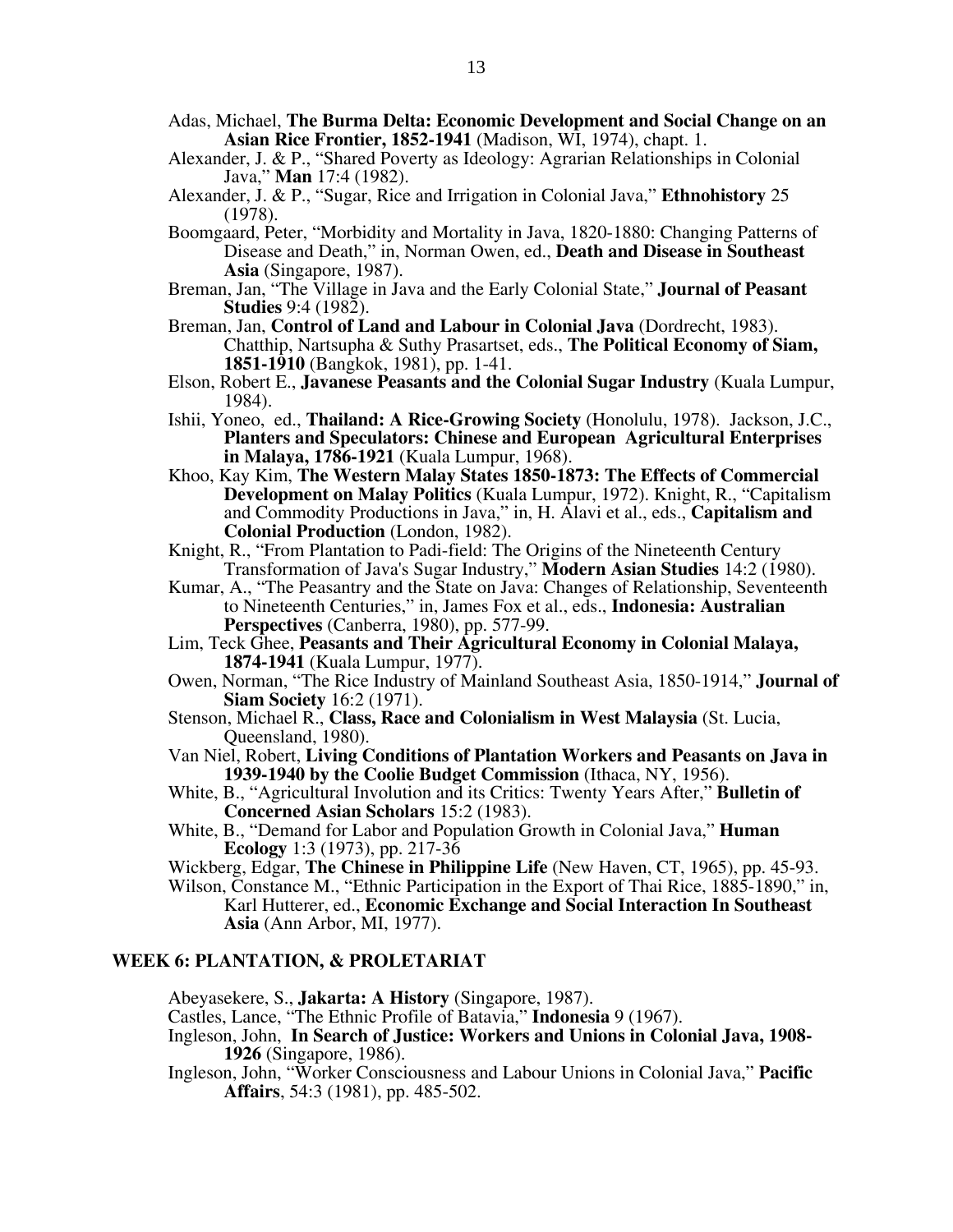- Kartojiro, Sartono, "Agrarian Radicalism in Java: Its Setting and Development," in, Claire Holt, ed., **Culture & Politics in Indonesia** (Ithaca, NY, 1972).
- McGee, T.G., **The Southeast Asian City: A Social Geography of Primate Cities of Southeast Asia** (New York, 1967), pp. 42-75.
- McCoy, Alfred W., "The Iloilo General Strike," **Journal of Southeast Asian Studies** 15 (1984), pp. 330-64.
- McCoy, Alfred, "Culture and Consciousness in a Philippine City," **Philippine Studies** 30 (1982), pp. 157-203.
- McCoy, Alfred W., "A Queen Dies Slowly," in, Alfred McCoy & Ed. C. de Jesus, eds., **Philippine Social History** (Sydney, 1982), pp. 297-360.
- Murphey, Rhoads, "Traditionalism and Colonialism: Changing Urban Roles in Asia," **Journal of Asian Studies** 29:1 (1969), pp. 67-84.
- Stoler, Ann L., **Capitalism and Confrontation in Sumatra's Plantation Belt, 1870- 1979** (New Haven, CT, 1985).
- Warren, James F., **Rickshaw Coolie: A People's History of Singapore, 1880-1940**  (Singapore, 1986).
- Warren, James F., "Living on the Razor's Edge: The Rickshaw men of Singapore Between Two Wars, 1919-1939," **The Bulletin of Concerned Asian Scholars** 16:4 (1984), pp. 38-51.

# **WEEK 7: HIGH COLONIALISM**

- Brown, Ian G., "British Financial Advisers in Siam in the Reign of King Chulalongkorn," **Modern Asian Studies** 12:2 (1978).
- Butcher, John, **The British in Malaya** (Kuala Lumpur, 1979).
- Bunnag, T., **The Provincial Administration of Siam, 1892-1915** (Kuala Lumpur, 1977). Cushner, Nicholas, **Spain in the Philippines** (Manila, 1971), chapt. 3-5.
- Keyes, Charles F., **Isan: Regionalism in Northeastern Thailand** (Ithaca, NY, 1967), chapt. 2,3. Lev, Daniel, "Colonial Law and the Genesis of the Indonesian State," **Indonesia** 40 (1985).
- McIntyre, W.D., "Britain's Intervention in Malaya," **Journal of Southeast Asian History** 12:3 (1961), pp. 66-69.
- Murashima, E., "The Origin of Modern Official State Ideology in Thailand," **Journal of Southeast Asian Studies**, 19:1 (1988), pp. 80-96.
- Parry, J.H., **Trade and Dominion: European Overseas Empires in 18th Century** (London, 1971), chapt. 5.
- Reed, Robert R., **Colonial Manila** (Berkeley, CA, 1978), chapt. 1,2,4,5.
- Roth, Dennis M., "Church Lands in the Agrarian History of the Tagalog Region," in, Alfred McCoy & Ed. C. de Jesus, eds., **Philippine Social History: Global Trade and Local Transformations** (Honolulu, 1982)**.**
- Sutherland, Heather, "Mestizos as Middlemen? Ethnicity and Access in Colonial Macassar," in, G. Schuttle & H. Sutherland, eds., **Papers of the Dutch-Indonesian Historical Conference, 1980** (Leiden, 1982).
- Tate, D.M., **The Making of Modern Southeast Asia Volume 1: The European Conquest** (Kuala Lumpur, 1971).
- Van Leur, J.C., **Indonesian Trade and Society** (The Hague, 1955).
- Vickery, Michael, "Thai Regional Elites and the Reforms of King Chulalongkorn," **Journal of Asian Studies** 29:4 (1970), pp. 863-81.
- Warren, James, **The North Borneo Chartered Company's Administration of the Bajau, 1878-1909** (Athens, OH, 1971).

Wyatt, David K., **The Politics of Reform in Thailand** (New Haven, CT, 1969).

#### **WEEK 8: ORIGINS OF NATIONALISM**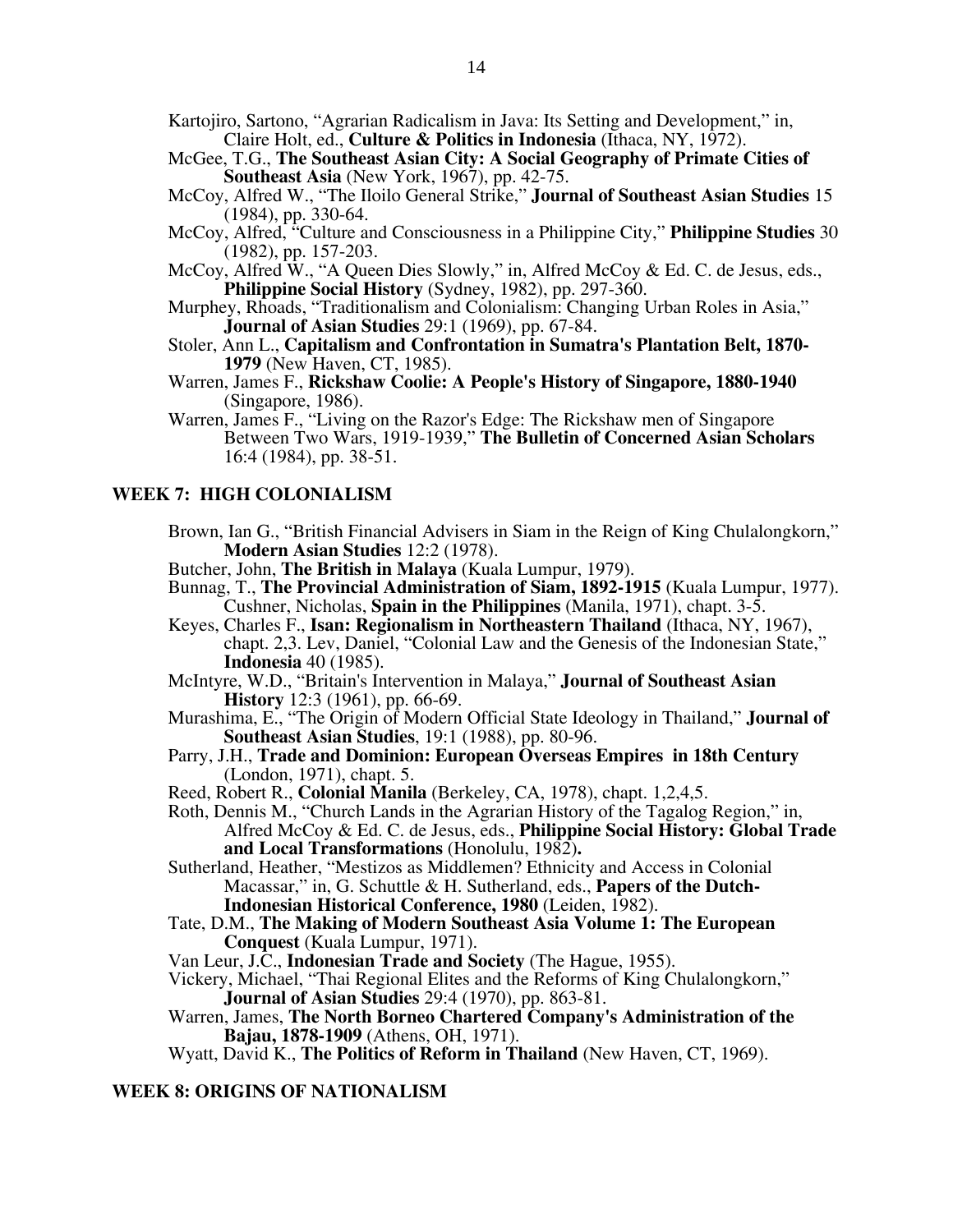- Abyasekere, Susan, "Partai Indonesia Raja, 1936-1942: A Study in Cooperative Nationalism," **Journal of Southeast Asian Studies** 3:2 (1972), pp. 262-76.
- Allen, J. de V., "The Malayan Civil Service, 1874-1941," **Comparative Studies in Society & History** 12 (1970), pp. 149-78.
- Anwar, R., "Islam and Politics in Indonesia," in, Robert Tilman, ed., **Man, State and Society in Contemporary Southeast Asia** (New York, 1969).
- Benda, Harry, "Indonesian Islam under the Japanese Occupation, 1945-46," **Pacific Affairs** 28:4 (1955).
- Cook, M., **The Constitutionalist Party in Cochinchina** (Melbourne, 1977), chapt. 1.
- Cullinane, Michael, "The Changing Nature of the Cebu Urban Elite in the 19th Century," in, Alfred McCoy & Ed. C. de Jesus, eds., **Philippine Social History** (Honolulu, 1982), pp. 251-96.
- De la Costa, Horacio, "The Formative Century, 1760-1860," **Asia and the Philippines**  (Manila, 1967), pp. 66-80.
- Emerson, Rupert, **Malaysia: A Study in Direct and Indirect Rule** (Kuala Lumpur, 1964).
- Geertz, Clifford, **Islam Observed** (New York, 1980). Geertz, Clifford, **The Interpretation of Cultures: Selected Essays** (New York, 1973), chapt. 6.
- Geertz, Clifford, **The Religion of Java** (Glencoe, IL, 1961), pp., 121-47.
- Ishii Yoneo, **Sangha, State and Society: Thai Buddhism in History** (Honolulu, 1985).
- Johns, A.H., "Islam in Southeast Asia: Reflections and New Directions," **Indonesia** 19 (1975), pp. 33-56.
- Kirsch, A. Thomas, "Modernizing Implications of 19th-Century Reforms in the Thai Sangha," in, Bardwell L. Smith, ed., **Religion and Legitimation of Power in Thailand, Laos, and Burma** (Chambersburg, PA., 1978).
- Larkin, John, **The Pampangans** (Berkeley, CA, 1972), chapt. 2, 3, 4.
- McCoy, Alfred W., "The Philippines--Independence Without Decolonisation," in, Robin Jeffrey, ed., **Asia: The Winning of Independence** (London, 1981), pp. 23-65.
- May, Glenn A., **Social Engineering in the Philippines** (Westport, CT, 1980), pp. 3-38. McVey, Ruth, "The Beambtenstaat in Indonesia," in, B. Anderson & A. Kahin, eds.,
	- **Interpreting Indonesian Politics: Thirteen Contributions to the Debate**  (Ithaca, NY, 1982).
- Osborne, Milton, **The French Presence in Cochinchina & Cambodia: Rule and Response (1859-1905)** (Ithaca, NY, 1969).
- Reid, A.J.S., "Nineteenth Century Pan-Islam in Indonesia & Malaysia," **Journal of Asian Studies** 26 (1967).
- Ricklefs, M.C., "Six Centuries of Islamization in Java," in, N. Levitzion, ed., **Conversion to Islam** (New York, 1979).
- Schumacher, John, **Revolutionary Clergy** (Manila, 1981), chapt. 1, 2, 3. Smith, Ralph B., "Bui Quang Chieu and the Constitutionalist Party in French Cochinchina,
	- 1917-30," **Modern Asian Studies** 3:2 (1969), pp. 131-150.
- Suksamran, Somboon , **Buddhism and Politics in Thailand** (Singapore, 1982). Suksamran, Somboon, **Political Buddhism in Southeast Asia: The Role of the Sangha** 
	- **in the Modernization of Thailand** (New York, 1976).
- Van Niel, Robert, **The Emergence of the Modern Indonesia Elite** (The Hague, 1970), pp. 4-30.

Werner, Jane S., **Peasant Politics and Religious Sectarianism** (New Haven, CT., 1981). Wertheim, W.F., **Indonesian Society in Transition** (The Hague, 1964).

Wickberg, Edgar, **The Chinese in Philippine Life** (New Haven, CT, 1965), chapt. 3, 5.

#### **WEEK 9: MODERN NATIONALIST MOVEMENTS**

Agoncillo, Teodoro, **Revolt of the Masses** (Quezon City, 1956), chapt. 1-4,16.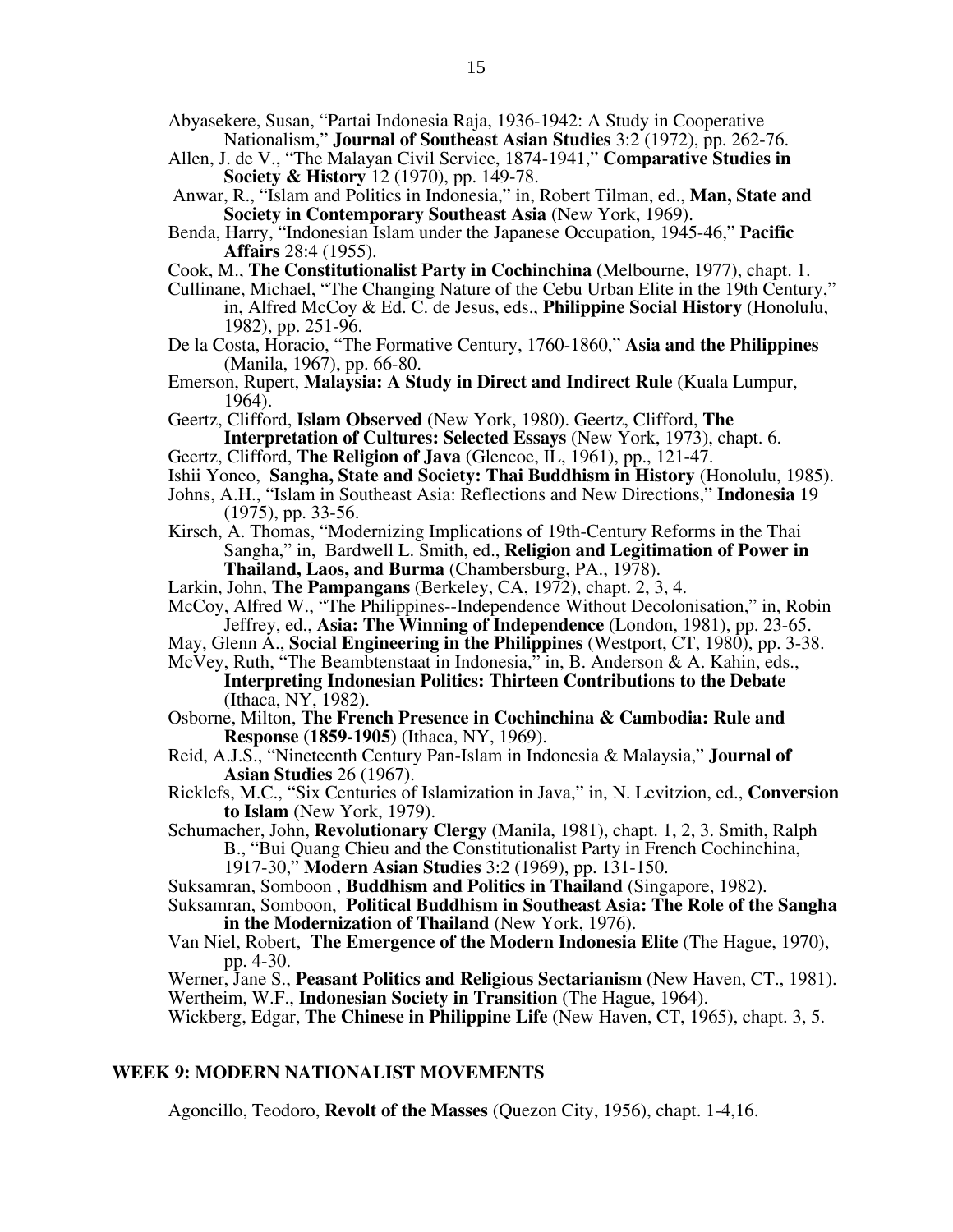Batson, Ben, **The End of Absolute Monarchy in Siam** (Singapore, 1984).

- Cullinane, Michael, "Playing the Game: The Rise of Sergio Osmena," in, Ruby Paredes, ed., **Philippine Colonial Democracy** (New Haven, CT., 1989), pp. 70-113.
- Cullinane, Michael, "The Politics of Collaboration in Tayabas Province," in, Peter Stanley, ed., **Reappraising an Empire** (Cambridge, MA., 1984), pp. 59-84.
- Fast, J. & Richardson, J., **Roots of Dependency** (Quezon City, 1979), pp. 37-65.
- Ileto, Reynaldo, "Orators and the Crowd," in, Peter Stanley, ed., **Reappraising an Empire,** (Cambridge, MA., 1984), pp. 85-114.
- Ingleson, John, **The Road to Exile: The Indonesian Nationalist Movement, 1927-1934**  (Singapore, 1974).
- Guerrero, Milagros, "The Provincial and Municipal Elites of Luzon During the Revolution, 1898-1902," in, Alfred McCoy & Ed. C. de Jesus, **Philippine Social History** (Honolulu, 1982), 155-90.
- Paredes, Ruby R., "The Origins of National Politics," in, Ruby Paredes, ed., **Philippine Colonial Democracy** (New Haven, CT, 1989), pp. 41-69.
- Roff, William R., **The Origins of Malay Nationalism** (New Haven, CT, 1967).
- Schumacher, John, **The Propaganda Movement, 1880-1895** (Manila, 1973), chapt. 1,2,5,14.
- Soenarno, Raden, "Malay Nationalism 1869-1941," **Journal of Southeast Asian History** 10:2 (1969), pp. 344-54.
- Stanley, Peter, **A Nation in the Making** (Cambridge, MA. 1974), pp. 51-138.
- Van Niel, Robert, **The Emergence of the Modern Indonesian Elite** (The Hague, 1970), pp. 31-100.
- Wertheim, W.F. & The Siauw Giap, "Social Change in Java, 1900-1930," **Pacific Affairs**  35 (1962), pp. 223-47.

#### **WEEK 10: WORLD WAR II & JAPANESE OCCUPATION**

- Batson, Ben, "Siam and Japan: The Perils of Independence," in, Alfred McCoy, ed., **Southeast Asia Under Japanese Occupation** (New Haven, CT., 1980).
- Benda, Harry, **The Crescent and the Rising Sun** (The Hague, 1958), chapt. 1.
- Benda, Harry, "The Structure of Southeast Asian History: Some Preliminary Observations, **Journal of Southeast Asian History** 3 (1962), pp. 106-38.
- Guyot, Dorothy, "The Burma Independence Army: A Political Movement in Military Garb," in, Josef Silverstein, ed., **Southeast Asia in World War II: Four Essays**  (New Haven, CT, 1966), pp. 51-65.
- Kesetsiri, Charnvit, "The First Phibun Government and its Involvement in World War II," **Journal of The Siam Society** 62:2 (1974), pp. 25-88.
- Marr, David, "World War II and the Vietnamese Revolution," in, Alfred McCoy, ed., **Southeast Asia Under Japanese Occupation** (New Haven, CT., 1980).
- McCoy, Alfred, "'Politics by Other Means': World War II in the Western Visayas, Philippines," in, A. McCoy, ed., **Southeast Asia Under Japanese Occupation**  (New Haven, CT., 1980), pp. 191-245.
- Numnonda, Thamsook, "Pibul Songkram's Thai Nation-Building Programme During the Japanese Military Presence, 1941-1945," **Journal of Southeast Asian Studies** 9:2 (1978), pp. 234-47.
- Reid, A.J.S., "The Japanese Occupation and Rival Indonesian Elites: Northern Sumatra in 1942," **Journal of Asian Studies** 25 (1975), pp. 49-61.
- Steinberg, David J., **Philippine Collaboration in World War II** (Ann Arbor, MI, 1967), chapt. 2,3,6,7,9.
- Truong Buu Lam, "Japan and the Disruption of the Vietnamese Nationalist Movement," in, Walter Vella, ed., **Aspects of Vietnamese History** (Honolulu, 1973).

#### **WEEK 11: NATIONAL REVOLUTIONS**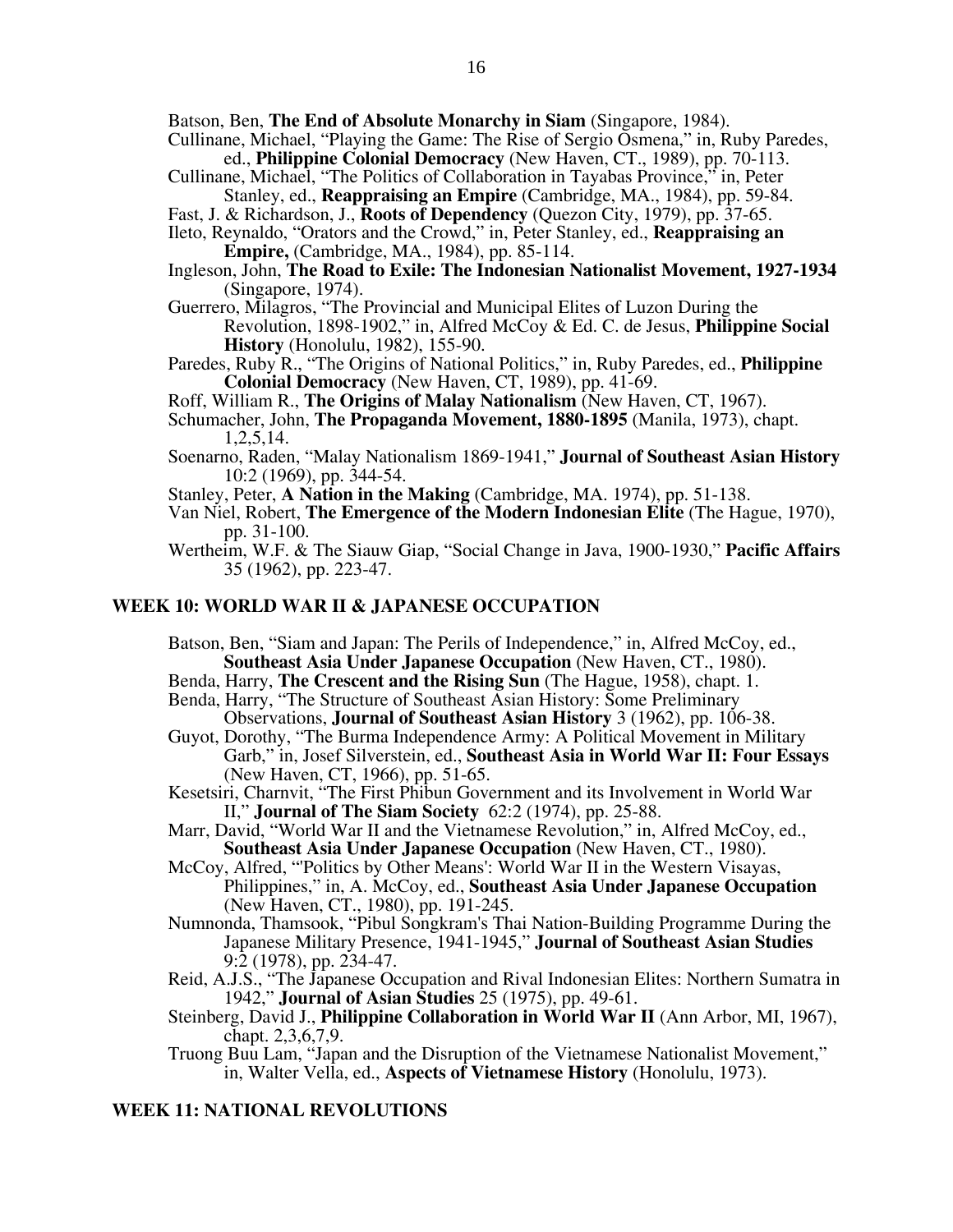- Anderson, Benedict, "The Cultural Factors in the Indonesian Revolution," **Asia** 20 (1970- 71), pp. 48-65.
- Duiker, William J., **The Communist Road to Power in Vietnam** (Boulder, CO, 1981), chapt. 1-3.
- Kahin, A., ed., **Regional Dynamics of the Indonesian Revolution** (Hawaii, 1985).
- Kahin, A., "Some Preliminary Observations on West Sumatra during the Revolution," **Indonesia** 18 (1974), pp. 77-118.
- Kahin, George, **Nationalism and Revolution in Indonesia** (Ithaca, NY, 1952).
- Lucas, Anton, "Social Revolution in Pamalang, Central Java, 1945," **Indonesia** 24 (1977), pp. 87-122.
- Pluvier, J.M., **Southeast Asia from Colonialism to Independence** (Kuala Lumpur, 1974).
- Reid, A.J.S., **Blood of the People** (Kuala Lumpur, 1979).
- Reid, A.J.S., **The Indonesian Revolution** (Melbourne, 1974).
- Short, A., "Communism and the Emergency," in, Wang Gungwu, ed., **Malaysia**  (London, 1964).
- Smail, John, **Bandung in the Early Revolution** (Ithaca, NY, 1964).
- Van Niel, Robert, "From Netherlands East Indies to Republic of Indonesia, 1900-1945," in, Harry Aveling, ed., **The Development of Indonesian Society** (St. Lucia, Qld., 1979), pp. 106-65.

#### **WEEK 12: COMMUNISM IN SOUTHEAST ASIA**

- Benda, Harry & McVey, Ruth, eds., **The Communist Uprisings of 1926-1927 in Indonesia: Key Documents** (Ithaca, NY, 1960).
- Duiker, William J., **The Communist Road to Power in Vietnam** (Boulder, 1981). Elson, Robert, "Cane Burning in Pasuruan Area: An Expression of Social Discontent," in,
	- Anrooji et al., eds., **Between People and Statistics** (The Hague, 1979).
- Ishii Yoneo, "A Note on Buddhist Millenarian Revolts in Northeastern Siam," **Journal of Southeast Asian Studies** 6:2 (1975).
- Hindley, D., **The Communist Party of Indonesia, 1951-1963** (Berkeley, CA, 1965).
- Khoo Kay Kim, "Malay Society, 1974-1920," **Journal of Southeast Asian Studies** 5:2 (September 1974), pp. 179-98.
- Kahn, Joel, "Peasant Political Consciousness in West Sumatra: A Reanalysis of the Communist Uprising of 1927," in, Andrew Turton & Shigeharu Tanabe, **History and Peasant Consciousness in South East Asia** (Osaka, 1984), pp. 293-326.
- Kartojiro, Sartono & Lukas, Anton, "Banditry and Social Change in Java," in, Sartono Kartojiro, **Modern Indonesia: Tradition and Transformation** (Yogyakarta, 1984).
- McVey, Ruth T., **The Rise of Indonesian Communism** (Ithaca, NY, 1965).
- Mortimer, Rex, "Traditional Modes and Communist Movements: Change and Protest in Indonesia," in, J.W. Lewis, ed., **Peasant Rebellion and Communist Revolution in Asia** (Stanford, CA, 1974).
- Mortimer, Rex, **Indonesian Communism Under Sukarno** (Ithaca, NY, 1974).
- Nartsupha, Chatthip, "The Ideology of 'Holy Men' Revolts in North East Thailand," in, Andrew Turton & Shigeharu Tanabe, eds., **History and Peasant Consciousness in South East Asia** (Osaka, 1984), pp. 111-34.
- Oki, Akira, "The Dynamics of Subsistence Economy in West Sumatra," in, Andrew Turton & Shigeharu Tanabe, eds., **History and Peasant Consciousness in Southeast Asia** (Osaka, 1984), pp. 267-92.
- Onghokham, "The Jago in Colonial Java, Ambivalent Champion of the People," in, Andrew Turton & Shigeharu Tanabe, eds., **History and Peasant Consciousness in South East Asia** (Osaka, 1984), pp. 327-44.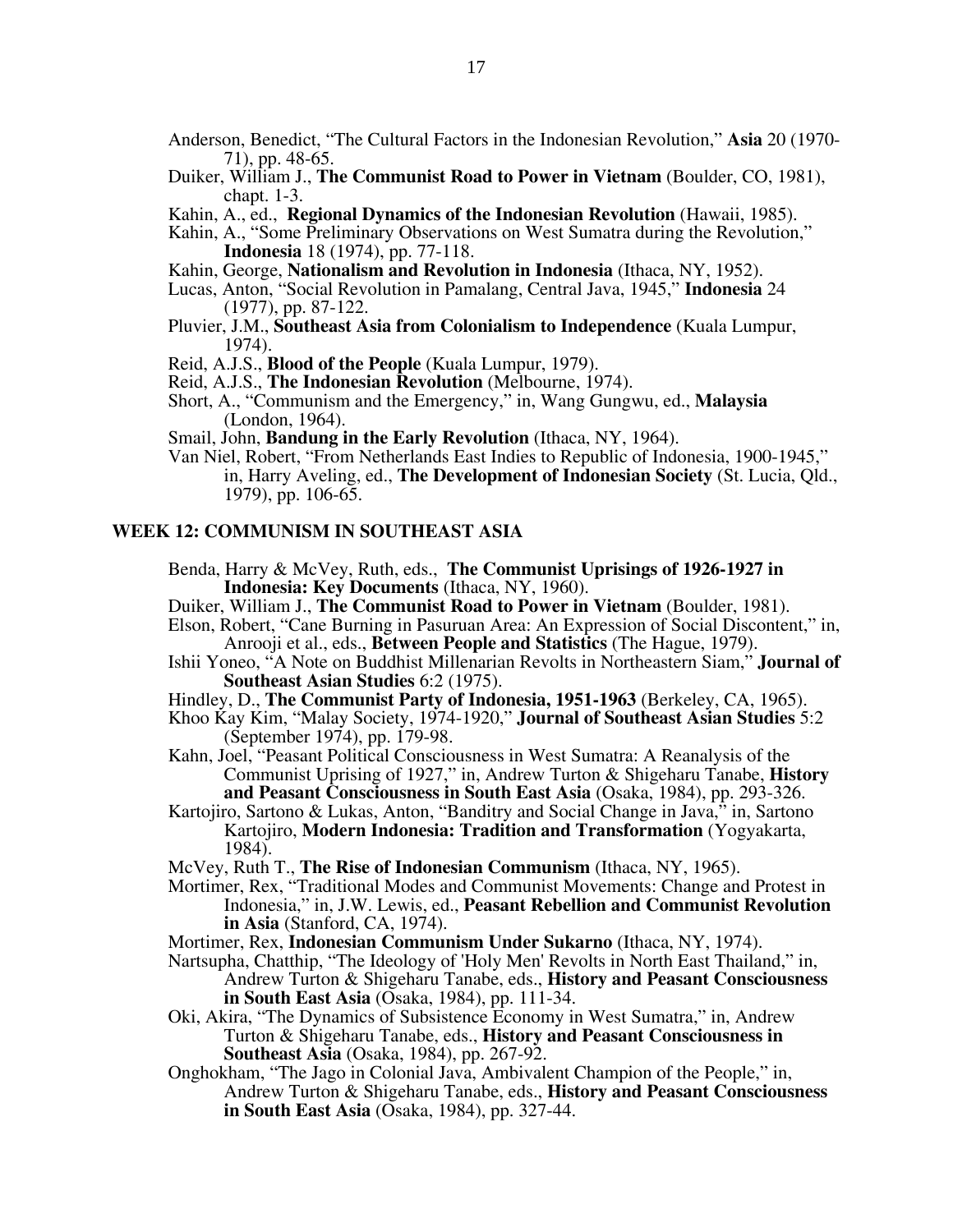- Popkin, Samuel L., **The Rational Peasant** (Berkeley, CA, 1979). Sartono, Karotjiro, "Agrarian Radicalism in Java: Its Setting and Development," in, Claire Holt, ed., **Culture and Politics in Indonesia** (Ithaca, NY, 1972).
- Scott, James & Kerkvliet, Ben, "The Politics of Survival: Peasant Responses to 'Progress' in Southeast Asia," **Journal of Southeast Asian Studies** 4:2 (1973), pp. 241-68.
- Scott, James, "Patron-Client Politics and Political Change in Southeast Asia," **American Political Science Quarterly** 66:1 (1972).
- Schrieke, B.J.O., "The Causes and Effects of Communism on the West Coast of Sumatra," in, B. Schrieke, **Indonesian Sociological Studies, Part I** (The Hague, 1955), pp. 83-166.
- Stenson, Michael, **Repression and Revolt: The Origins of the 1948 Communist Insurrection in Malaya and Singapore** (Athens, Ohio, 1969).
- Tanabe, Shigeharu, "Ideological Practice in Peasant Rebellions: Siam at the Turn of the Twentieth Century," in, Andrew Turton & Shigeharu Tanabe, eds., **History and Peasant Consciousness in South East Asia** (Osaka, 1984), pp. 75-110.

#### **WEEK 13: DECLINE OF DEMOCRACY**

- Anderson, Benedict & Kahin, A., eds., **Interpreting Indonesia Politics: Thirteen Contributions to the Debate** (Ithaca, NY, 1982).
- Anderson, Benedict R., **A Preliminary Analysis of the October 1, 1965 Coup in Indonesia** (Ithaca, NY, 1971).
- Benda, Harry, "Decolonization in Indonesia: The Problem of Continuity and Change," **Continuity and Change in Southeast Asia: Collected Journal Articles of Hary J. Benda** (New Haven, 1972), pp. 205-20.
- Bonner, Ray, **Waltzing with a Dictator** (New York, 1987), pp. 253-312.
- Crouch, Harold, "Another Look at the Indonesian 'Coup'," **Indonesia** 15 (1973).
- Feith, Herb, **The Decline of Constitutional Democracy in Indonesia** (Ithaca, NY, 1962).
- Feith, Herb, "Indonesia," in, George Kahin, ed., **Government and Politics of Southeast Asia** (Ithaca, NY, 1963).
- Feith, Herb, "The Dynamics of Guided Democracy," in, Ruth McVey, ed., **Indonesia**  (New Haven, CT, 1963).
- Hindley, D., "Alirans and the Fall of the Old Order," **Indonesia** 9 (1970), pp. 23-66.
- Hindley, D., "Political Power and the October, 1965 Coup in Indonesia," **Journal of Asian Studies** 25:2 (1967), pp. 237-49.
- Lyon, Margo L., **Bases of Conflict in Rural Java** (Berkeley, CA, 1970).
- Keyes, Charles F., **Isan: Regionalism in Northeastern Thailand** (Ithaca, NY, 1967).
- McCoy, Alfred W. "The Historiography of State & Family in the Philippines," in, Alfred W. McCoy, ed., **An Anarchy of Families: State and Family in the Philippines**  (Manila: Ateneo University Press, 1993), pp. 1-32.
- Prizzia, Ross, **Thailand in Transition: The Role of Oppositional Forces** (Honolulu, 1985), chapt. 2,3.
- Riggs, Fred W., **Thailand: The Modernization of Bureaucratic Polity** (Honolulu, 1966).
- Sidel, John T., **Capital Coercion, and Crime** (Stanford, 1999), pp. 1-22.
- Stauffer, Robert, "Philippine Corporatism: A Note on the New Society," **Asian Survey** 17 (1977), pp. 393-407.
- Stauffer, Robert B. "The Philippine political economy: (dependent) state capitalism in the corporatist mode," in, Richard Higgott & Richard Robison, eds., **Southeast Asia: Essays in the Political Economy of Structural Change** (London, 1985), pp.  $241 - 59.*$
- Wurfel, David, **Filipino Politics: Development and Decay** (Ithaca, 1988), pp. 1-23.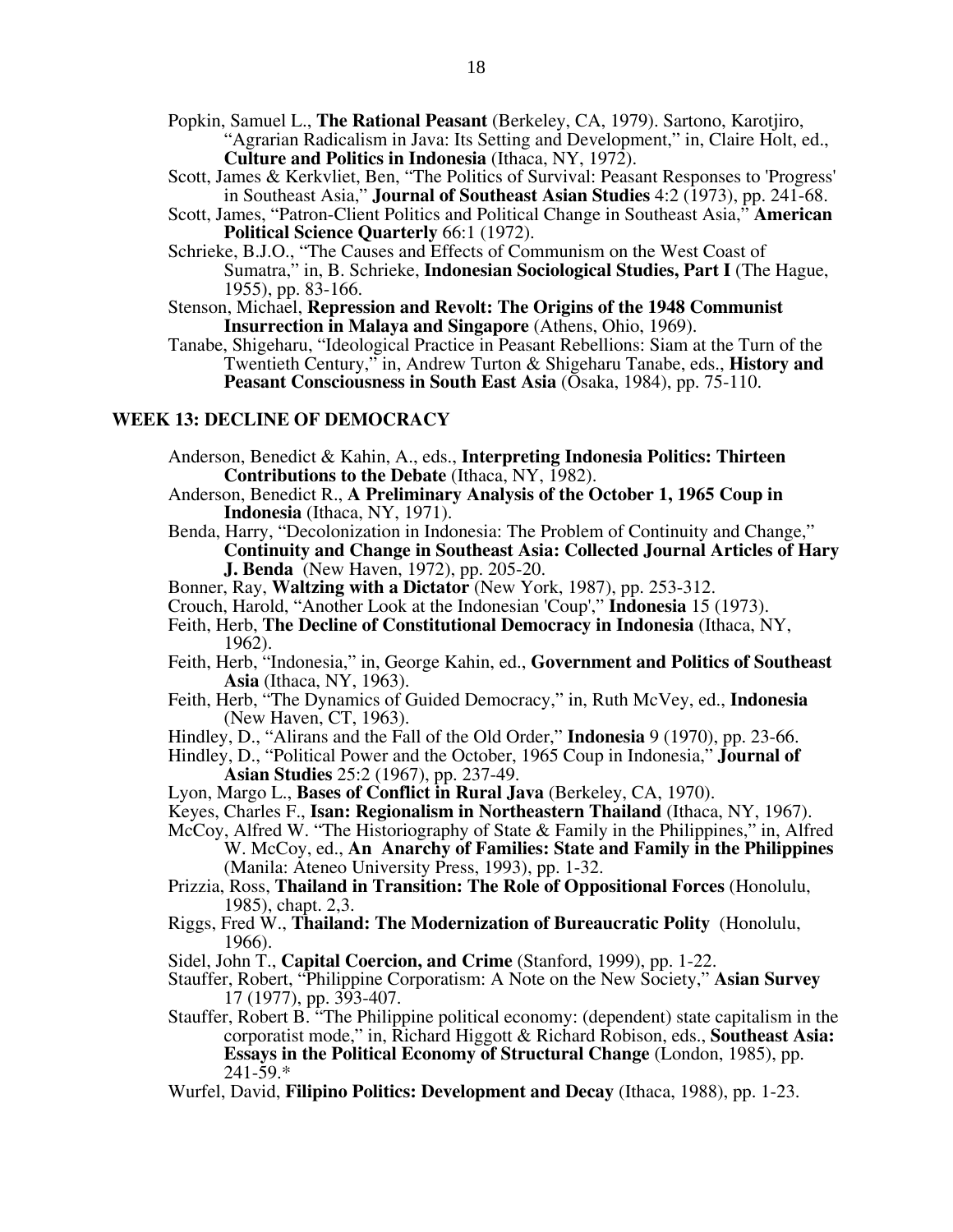#### **WEEK 14: DICTATORSHIP**

- Adriano, Fermin, "A Critique of the 'Bureaucratic Authoritarian' State Thesis: The Case of the Philippines," **Journal of Contemporary Asia** 14:4 (1984).
- Anderson, Benedict & Ruchira Mendiones, eds. and trans., **In the Mirror: Literature and Politics in Siam in the American Era** (Bangkok, 1985), pp. 1-40.
- Anderson, Benedict, "Withdrawal Symptoms: Social and Cultural Aspects of the October 6 Coup," **Bulletin of the Concerned Asian Scholars** 9:3 (1977).
- Bonner, Raymond, **Waltzing With a Dictator** (New York, 1987), pp. 313-444.
- Chaloemtiarana, Thak, **Thailand: The Politics of Despotic Paternalism** (Bangkok, 1979), chapt. 4,5,6.
- Chandler, David, **A History of Cambodia** (Boulder, CO, 1983).
- Crouch, Harold, **The Army and Politics in Indonesia** (Ithaca, NY, 1978).
- Elliott, D., **Thailand: Origins of Military Rule** (London, 1978).
- Hewison, Kevin J., "The state and capitalist development in Thailand," in, Richard Higgott & Richard Robison, eds., **Southeast Asia: Essays in the Political Economy of Structural Change** (London, 1985), pp. 266-293.
- Jenkins, D., **Suharto and His Generals: Indonesian Military in Politics, 1975-1983**  (Ithaca, NY, 1984).
- Karnow, Stanley, **In Our Image: America's Empire in the Philippines** (New York, 1989), pp. 356-88.
- Keyes, Charles F., "Political Crisis and Militant Buddhism in Contemporary Thailand," in, Bardwell L. Smith, ed., **Religion and Legitimation of Power in Thailand, Laos, and Burma** (Chambersburg, PA, 1978).
- Kiernan, Ben, **How Pol Pot Came to Power** (London, 1985).
- Liddle, William R., "Suharto's Indonesia: Personal Rule and Political Institutions," **Pacific Affairs** 58:1 (1985).
- Liddle, William R., "Regime: The New Order," in, Donald K. Emmerson, ed., **Indonesia Beyond Suharto: Polity Economy Society Transition** (Armonk, 1999), pp. 39- 70.
- Lim Mai Hui, "Contradictions in the Development of Malay Capital: State, Accumulation and Legitimation," **Journal of Contemporary Asia** 15:1 (1985), pp. 37-63.
- Neher, Clark D., **Modern Thai Politics** (Cambridge, MA, 1979).
- Paget, Roger K., "The Military in Indonesian Politics: The Burden of Power," **Pacific Affairs** 40:3-4 (1967-68), pp. 294-314.
- Palmier, L., "The 30 September Movement in Indonesia," **Modern Asian Studies** 5:1 (1971), pp. 1-20.
- Race, Jeffrey, "The Political Economy of the New Order in Indonesia in a Comparative Regional Perspective," in, James Fox et al., eds., **Indonesia: Australian Perspectives** (Canberra, 1980), pp. 699-709.
- Reynolds, Craig J., **Thai Radical Discourse: The Real Face of Thai Feudalism Today**  (Ithaca, NY, 1987).
- Robison, Richard, **Indonesia: The Rise of Capital** (Sydney, 1986).
- Robison, Richard, "Towards a Class Analysis of the Indonesian Military Bureaucratic State," **Indonesia** 25 (1978).
- Robison, Richard, "Class, capital and the state in New Order Indonesia," in, Richard Higgott & Richard Robison, eds., **Southeast Asia: Essays in the Political Economy of Structural Change** (London, 1985), pp. 295-335.
- Scott, Jim, "Everyday forms of Peasant Resistance," in, James Scott & Benedict Kerkvliet, eds., **Everyday Forms of Peasant Resistance in South-East Asia**  (London, 1986), pp. 5-35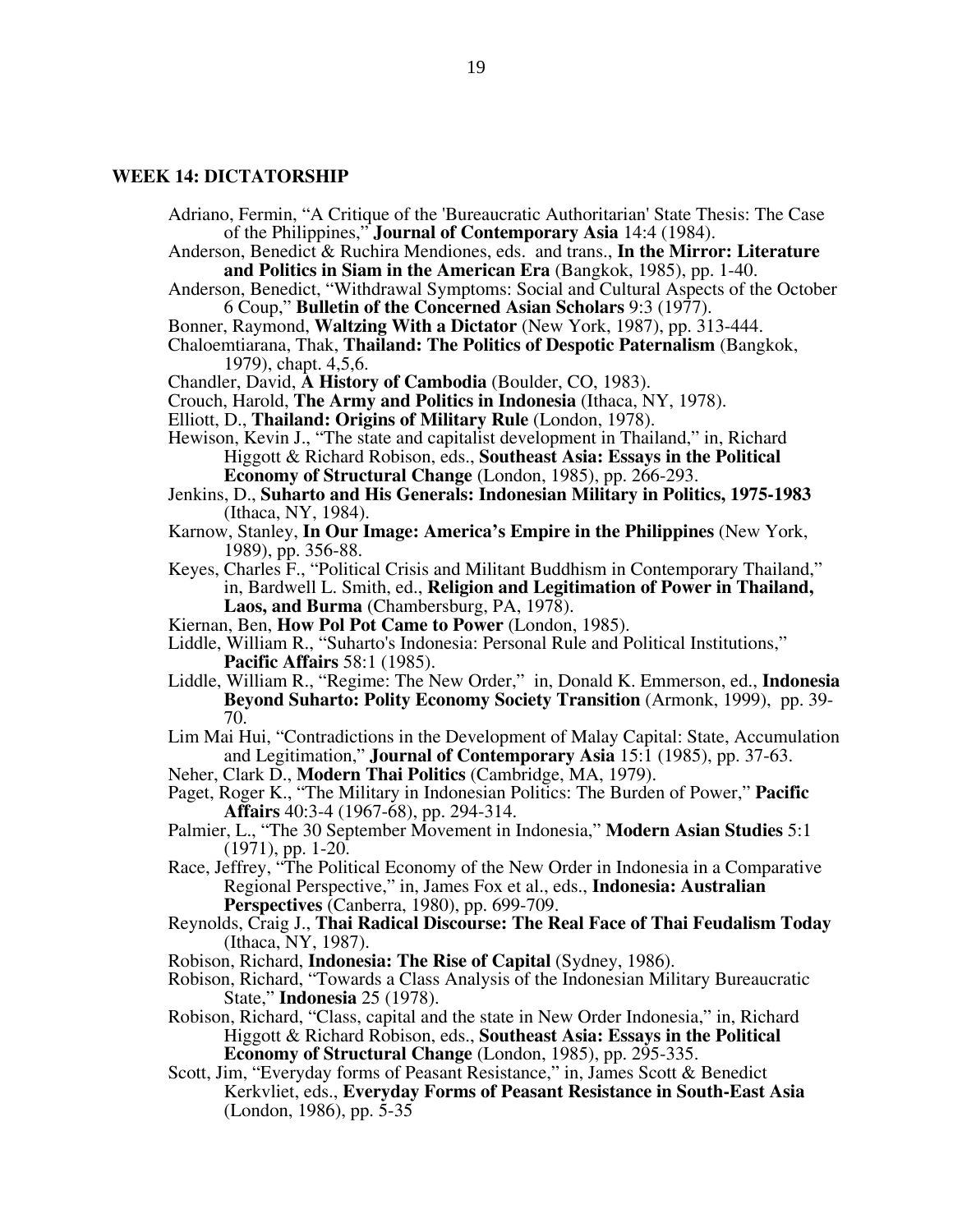- Scott, James C., **Weapons of the Weak: Everyday Forms of Peasant Resistance** (New Haven, CT, 1985), chapt. 4,7,8.
- Stauffer, Robert B., "The Political Economy of Refeudalization," in, David A. Rosenberg, ed., **Marcos and Martial Law in the Philippines** (Ithaca, NY, 1979), pp. 180-218.
- Vatikiotis, Michael R. J., **Indonesian Politics under Suharto** (London, 1993), pp. 1-31, 32-59.
- Wertheim, W.F., "Indonesia Before and After the Untung Coup," **Pacific Affairs** 39:1-2 (1966), pp. 115-27.
- Wilson, David A., "The Military in Thai Politics," in, Robert Tilman, ed., **Man, State and Society in Southeast Asia** (New York, 1969).
- Wurfel, David, **Filipino Politics: Development and Decay** (Ithaca, NY, 1988).
- Zakaria Haji Ahmad & Harold Crouch, eds., **Military-Civilian Relations in Southeast Asia** (Singapore, 1985).

# **WEEK 15: PEOPLE POWER**

Anderson, Benedict, "Murder and Progress in Modern Siam," **The Spectre of Comparisons: Nationalism, Southeast Asia and the World** (London, 1998), pp. 174-91.

- Callahan, William, **Imagining Democracy: Reading "The Events of May" in Thailand** (Singapore: Institute of Southeast Asian Studies, 1998), pp. 35-73.
- Jones, Greg R., **Red Revolution: Inside the Philippine Guerrilla Movement** (Boulder, 1989), pp. 145-63.

Simons, Lewis M., **Worth Dying For** (New York, 1987), pp. 203-55.

Youngblood, Robert L., **Marcos Against the Church: Economic Development and Political Repression in the Philippines** (Ithaca, 1990), pp. 172-203.

Zenzie, Charles U., "Indonesia's New Political Spectrum," **Asian Survey** 39, no. 2 (March 1999), pp. 243-64.

# **IV. ESSAY TOPICS:-**

1.) Analyze the impact of export agriculture upon the emergence of the modern Filipino elite in the 19th and 20th centuries.

2.) Discuss the historical causality of the outbreak and defeat of the Philippine Revolution of 1896.

3.) Explain the factors underlying the Filipinos unique allegiance to its colonial power, the United States, during World War II.

4.) Would you agree with Benedict Kerkvliet that the Huk peasant rebellion after World War II can be traced largely to the decline of patron-client relations, or did it spring from more complex factors?

5.) Assess the impact of American colonialism upon Philippine society and politics.

6.) Analyze the impact of the culture system upon Java in the 19th and early 20th centuries.

7.) Explain the rise of secular nationalism in Indonesia before and during World War II, and assess its success in achieving its goals.

8.) Explain the impact of the Japanese occupation on Indonesia in terms of social, economic and political change.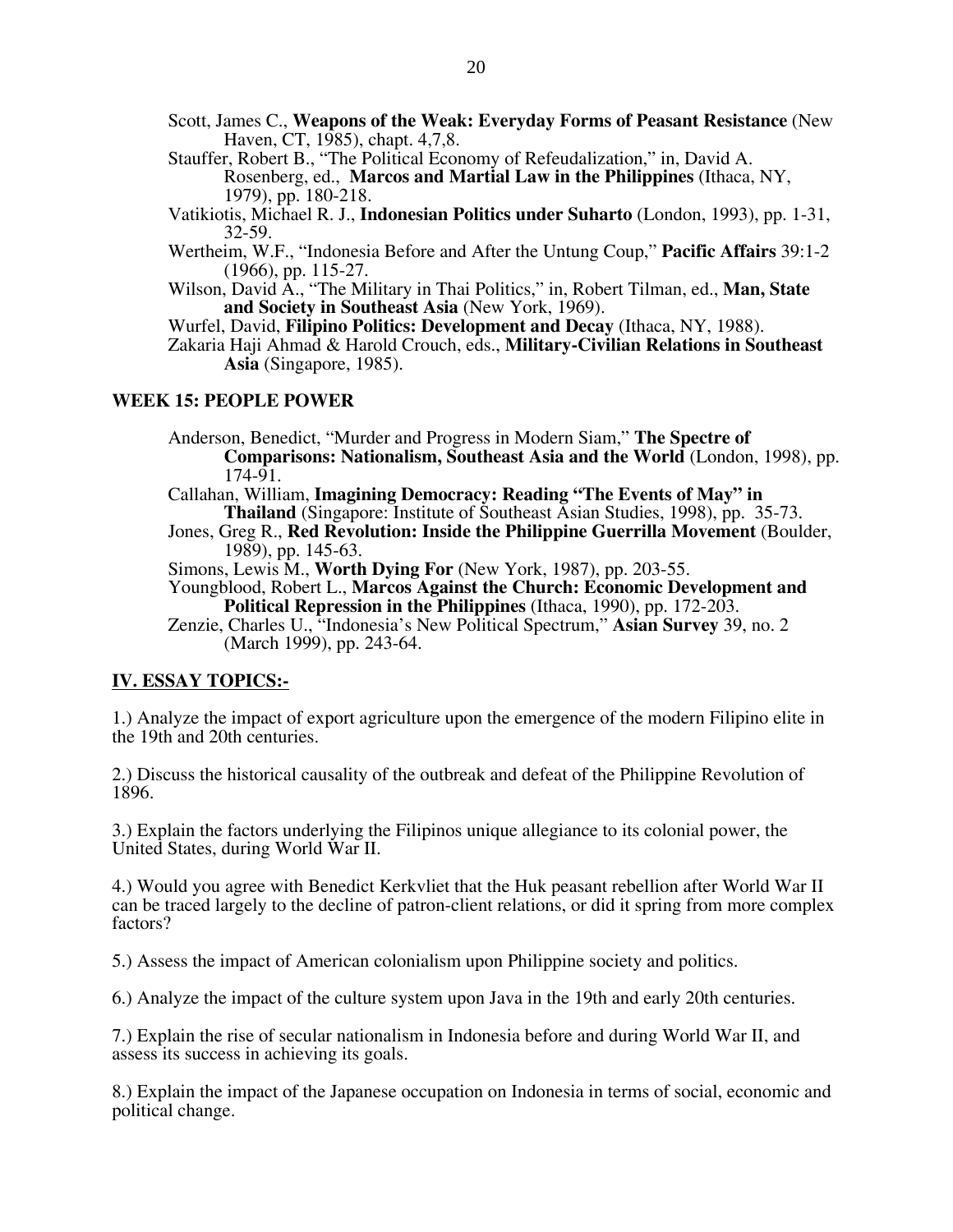9.) Analyze the factors underlying Indonesia's m ove from parliamentary democracy to military dictatorship in the two decades after World War II.

10.) Can the events of September 1965 in Indonesia be interpreted as a failed communist coup?

11.) Analyze the reasons for the failure of armed communist uprisings by the Malayan Communist Party and the Philippine Huks.

12.) Would it be correct to style Thailand's Chakri dynasty from 1782 to 1850 as a typical Hindu-Buddhist mainland Southeast Asian state?

13.) Is it right to call Mongkut (1851-1868) a "modern" monarch in contrast to his predecessors?

14.) In what sense did the reforms of King Chulalongkorn lead to the "Revolution" of 1932?

15.) Why did the military dominate the Thai government from the 1930s to the 1970s?

16.) Were pre-colonial states in Southeast Asia "feudal," "oriental despotisms," "segmental states" or something else?

17.) Drawing evidence from two or more countries and using appropriate theory, analyze the impact of colonial rule on the evolution of the modern Southeast Asian state since World War II.

18.) Compare the conditions of slavery in Siam with those in the Sulu Sultanate.

19.) Compare the character of nationalist opposition to colonialism in any two Southeast Asian colonies.

20.) Compare the reasons for the failure of the communist parties in postwar Indonesia and the Philippines.

21.) Analyze the difference in the impact of export agriculture upon peasant societies in Central Luzon and Lower Burma.

22.) In what way did the Japanese occupation during World II transform Southeast Asian political history? Draw your evidence from across the region, or compare any two or three countries.

23.) Compare the economic and political impact of Dutch colonialism on Indonesia with Spanish and American colonialism upon the Philippines.

24.) Explain the persistence of authoritarian rule in Indonesia, the Philippines, and Thailand.

25.) Compare the character of authoritarian leadership in postwar Indonesia and the Philippines, and explain why Suharto's rule proved much more tenacious than Marcos's.

26.) Explain the causality underlying the mass urban uprisings against authoritarian rule in the Philippines (1986), Thailand (1991), and Indonesia (1998).

# **V. BASIC SKILLS FOR HISTORY COURSES:**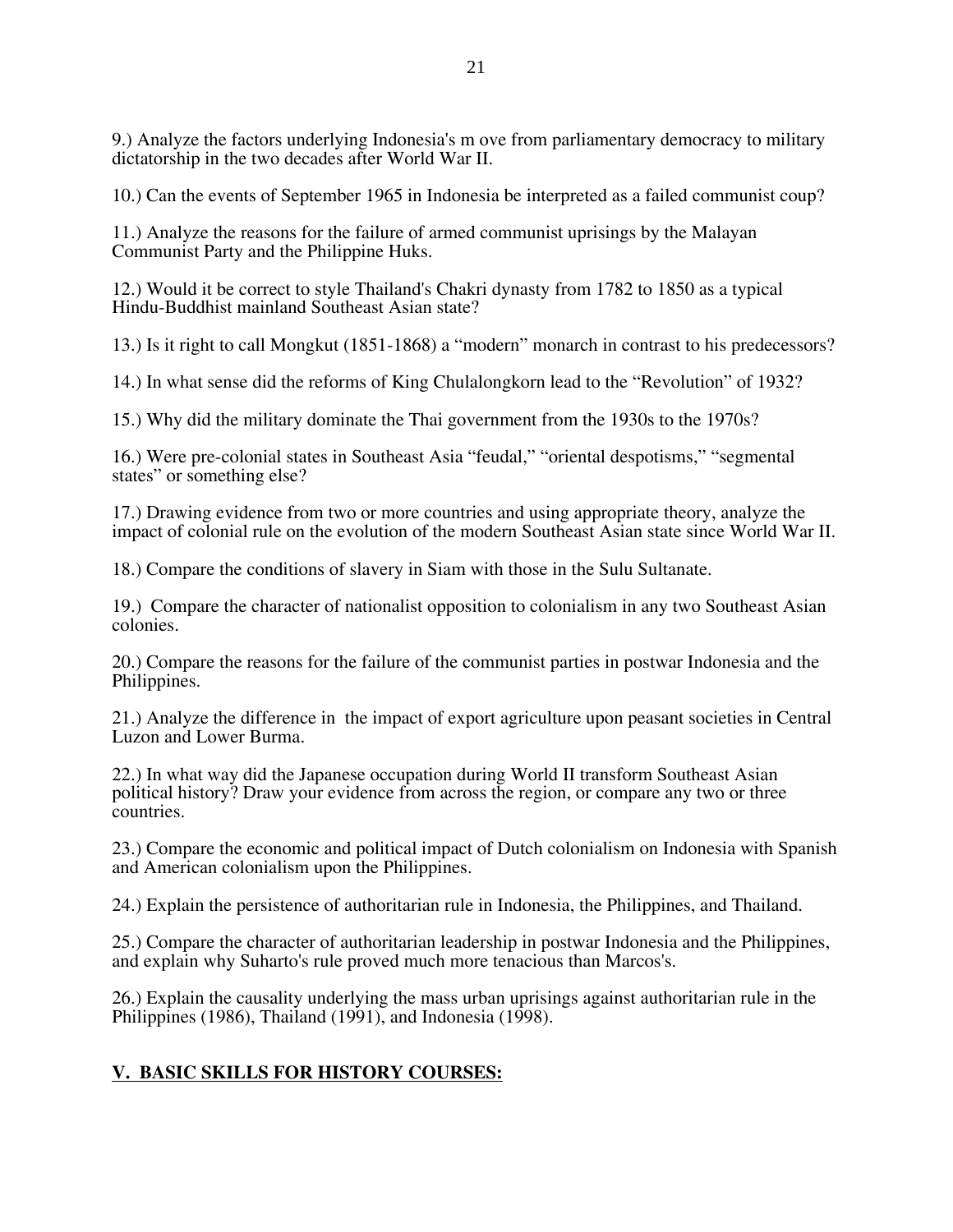1.) *Learning Basic Skills:* Aside from some basic understanding of this region's history, the main objective of this course is to teach certain basic research, writing, and analytical skills. In lectures and discussion sections, we will try to improve skills essential to success in most liberal arts courses.

a.) *Definitions:* Much of the conceptual content in liberal arts courses is encapsulated and conveyed through a limited number of basic terms that must be defined to be understood. Hence, we will seek to help you learn to identify such conceptual terms and define them.

b.) *Questions:* Most students approach the study of history as a pursuit of answers, while many professional historians often view their discipline as a search for better questions. This course will try to make students more aware of the nature and construction of historical questions. c.) *Reading:* Faced with a mass of information, students must learn to read both intensively and extensively-summarizing key theses and skimming a range of sources for evidence.

d.) *Argument:* As you write, you must try to be self-conscious in the construction of your argument.

1.) *Thesis:* Define your question and form a thesis to answer it.

2.) *Evidence:* Learn the nature of appropriate evidence to defend your thesis.

3.) *Illustration:* Illustrate your evidence with specific examples appropriate in kind and quality to your thesis.

4.) *Correspondence:* Seek a close correspondence of thesis and evidence.

e.) *Comparison:* After learning to summarize individual arguments, students should learn to compare-both the theses of contradictory arguments and parallel historical cases.

# **VI. HOW TO WRITE A RESEARCH ESSAY**:

# 1.) *Prose:*

a.) Procedure:

1.) By hand write out an outline of about 2 pages for a 10 to 15 page essay. Each projected paragraph in the essay should be a line in your outline. 2.) Write a first draft. If using a personal computer, there is a very real possibility that it will read like a long, chatty letter home, not a major research essay.

3.) Reading aloud to yourself, if necessary, edit the prose and produce a second draft.

b.) Sentences:

1.) Each sentence should be a complete sentence with subject, verb, and direct object.

2.) Vary your sentences to include short periodic sentences; simple compound sentences; compound sentences with clauses in apposition; and longer sentences communicating detail.

c.) Paragraphs:

1.) Start your paragraph with "topic sentence"--that is, a periodic or compound sentence stating the basic message of this particular paragraph. 2.) Varying your sentence structure, elaborate and expand this theme into a fully developed paragraph.

3.) Within the paragraph, try to link your sentences so that they flow from one to another.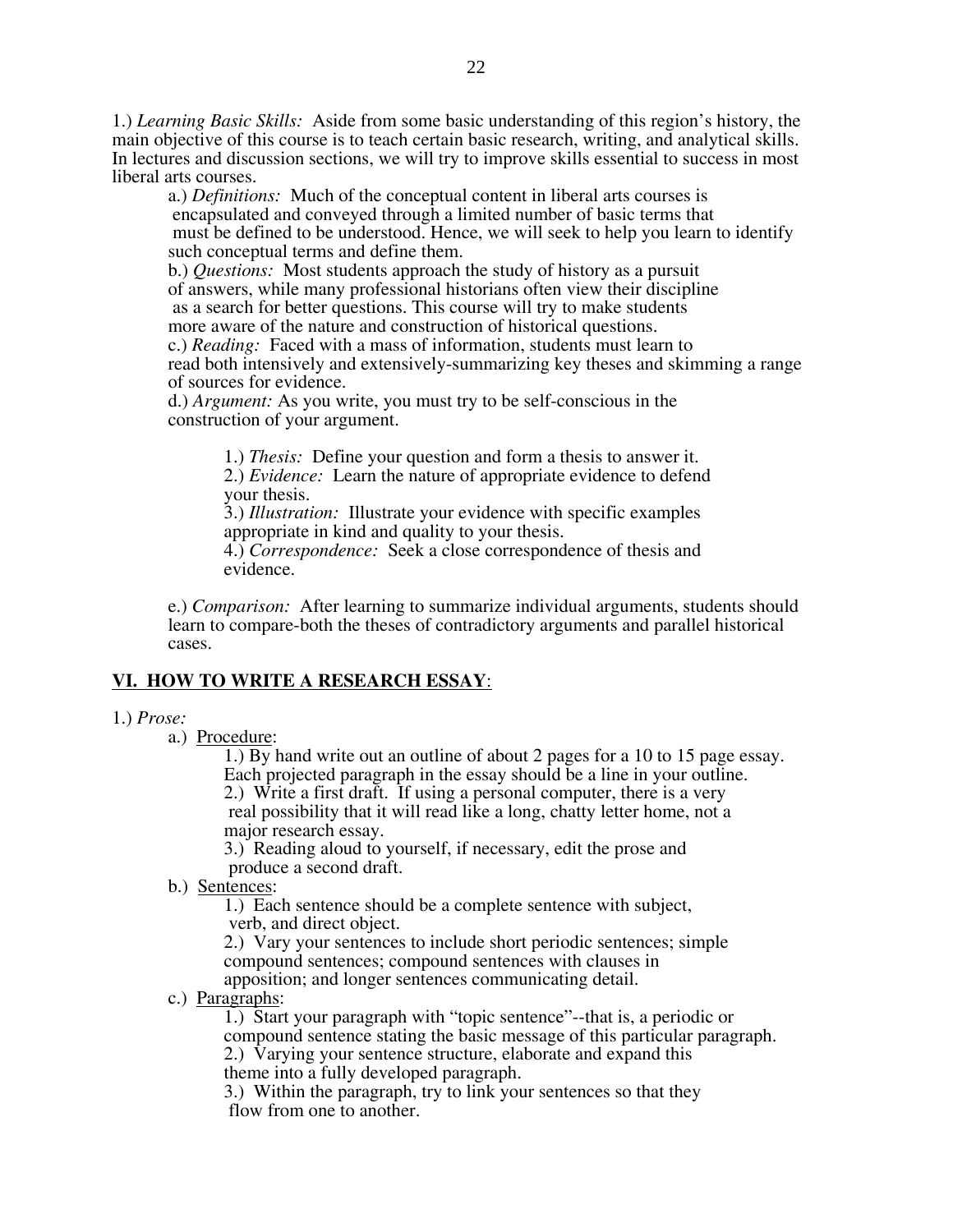4.) Paragraphs should not be too long. If you need a crude guide, have 3 to a page, or 8 to 10 typed lines each.

d.) Aspire to style:

1.) There is a music--with melody and rhythm--to your writing. Sensitize your mind's ear to the music of prose and try to make your own word music.

Try to make your writing an expression of your inner voice.

2.) As in all forms of social discourse, there is an appropriate style for an academic essay.

a.) Use a formal voice-not ponderous, just formal.

b.) Avoid contractions (can't, didn't).

c.) Avoid colloquialisms.

3.) In short, adopt a tone or voice somewhere between the chatty colloquial and the ponderously formal.

2.) *Argument:* 

a.) Overall structure: Every scientific report, whether natural or social, has three basic elements--the problem/hypothesis, the evidence/argument, and the conclusion. To summarize very broadly, the introduction asks a question and poses a hypothesis, the argument arrays evidence to explore that hypothesis, and the conclusion reflects on the original hypothesis in light of the evidence presented.

 Of these three elements, the opening formulation of an hypothesis is, by far, the most difficult. In your opening paragraph, try to stand back from the dense mass of material you have read and articulate a thesis, which usually explains causality (why events occurred) or analyzes significance (the particular import of an event or a pattern of events). Then identify the factors, topics, or elements that you will explore to test your thesis. Ideally, these factors should serve as a broad outline of the topics that you will explore in the next section of your essay, the argument/evidence. Here are some further reflections on each of these sections:

1.) The Problem: In your introduction, state the problem clearly.

a.) If necessary, you should give your definition of any key

terms that require a specific usage (e.g., "revolution.")

b.) In stating your problem, refer to the literature in the syllabus.

c.) A standard and often effective device is to identify two

differing schools of thought about a single problem.

d.) Make sure you are examining the main point, not a minor side issue.

2.) The Evidence: In the middle part of your essay, you must present evidence—in logical order—to deal with the problem posed at the beginning of your essay. Be specific-give the reader brief narratives of an event, or provide some statistical evidence.

3.) The Conclusion: In the final page or two of your essay, reflect on the problem as stated in the introduction in light of the evidence you presented in the middle part of the essay. Stretch the data you present for clarity, but do not exaggerate or over-extend the usefulness of your data.

b.) Level of Argument: It is difficult to spell out in precise terms what I mean by "level of argument."

> 1.) To overstate the case, you should not deal with the question of "the impact of French colonialism in the Mekong Delta" by probing the problem of whether "the French made life in Vietnam happier for the natives." 2.) How do you define an appropriate question and level of analysis? Simple. You can sensitize yourself to the question by reading several sources with diverse viewpoints and approaches.